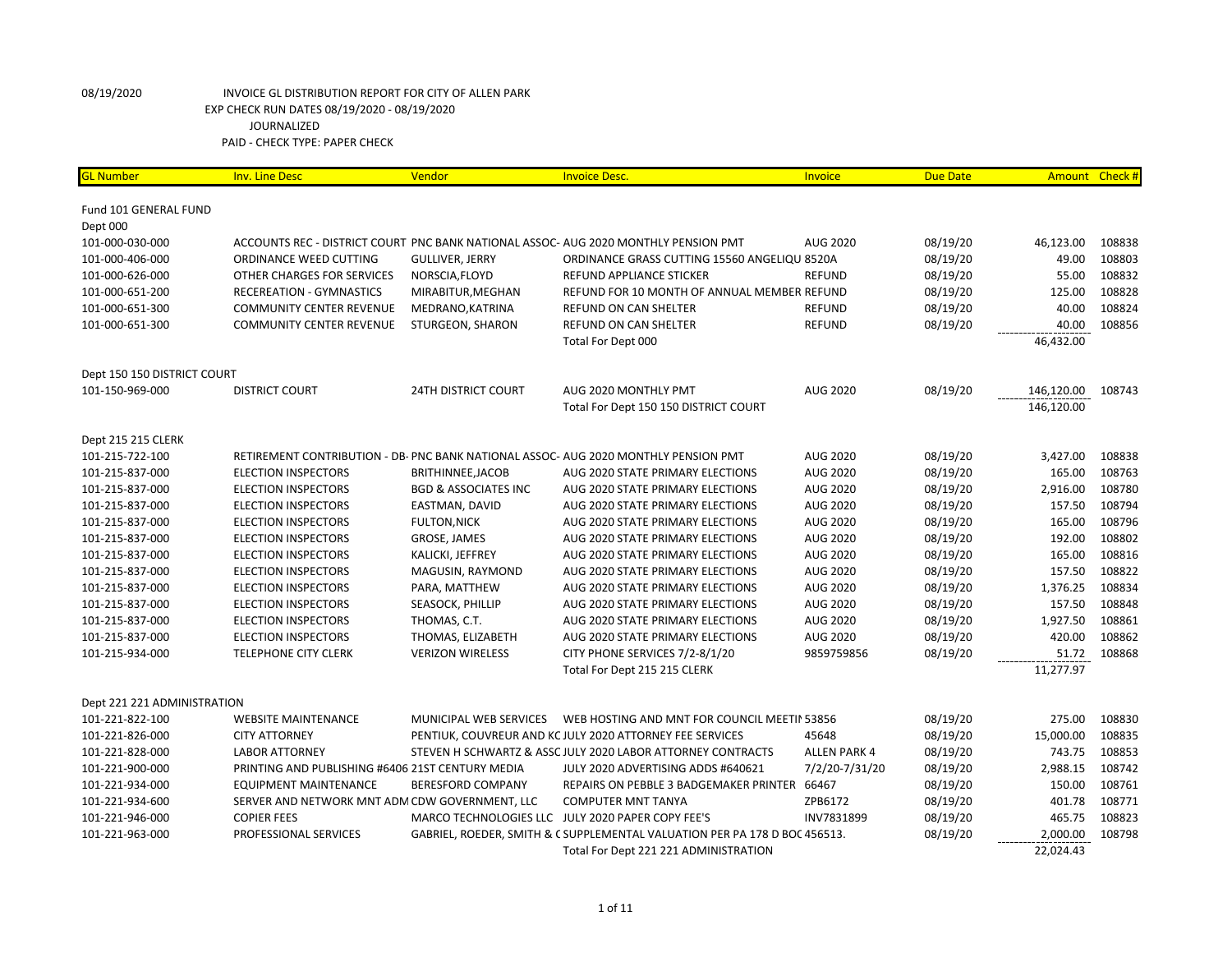| <b>GL Number</b>               | <b>Inv. Line Desc</b>                                | Vendor                                             | <b>Invoice Desc.</b>                                                                                   | Invoice          | <b>Due Date</b> | Amount Check # |        |
|--------------------------------|------------------------------------------------------|----------------------------------------------------|--------------------------------------------------------------------------------------------------------|------------------|-----------------|----------------|--------|
|                                |                                                      |                                                    |                                                                                                        |                  |                 |                |        |
| Dept 225 225 ASSESSOR          |                                                      |                                                    |                                                                                                        |                  |                 |                |        |
| 101-225-963-000                | PROFESSIONAL SERVICES                                |                                                    | COSTAR REALITY INFORMATI( AUG 2020 ASSESSING SERVICES                                                  | 111997551-1      | 08/19/20        | 450.76         | 108776 |
|                                |                                                      |                                                    | Total For Dept 225 225 ASSESSOR                                                                        |                  |                 | 450.76         |        |
| Dept 230 230 FINANCE           |                                                      |                                                    |                                                                                                        |                  |                 |                |        |
| 101-230-802-100                | <b>BS&amp;A - ACCT PAYABLE</b>                       | <b>BS&amp;A SOFTWARE</b>                           | YEARLY CONTRACT SUPPORT 8/1/20-8/1/21                                                                  | 130058           | 08/19/20        | 4,528.00       | 108764 |
| 101-230-962-000                | MISCELLANEOUS 4672                                   | <b>GREAT LAKES ACE HARDWAR JULY 2020 PURCHASES</b> |                                                                                                        | <b>JULY 2020</b> | 08/19/20        | 6.64           | 108746 |
|                                |                                                      |                                                    | Total For Dept 230 230 FINANCE                                                                         |                  |                 | 4,534.64       |        |
| Dept 253 253 TREASURER         |                                                      |                                                    |                                                                                                        |                  |                 |                |        |
| 101-253-728-000                | OFFICE SUPPLIES                                      | PITNEY-BOWES                                       | RED INK REFILL FOR POSTAGE MACHINE                                                                     | 1016129869       | 08/19/20        | 209.62         | 108837 |
| 101-253-802-100                | <b>BS&amp;A - CASH RECEIPTING</b>                    | <b>BS&amp;A SOFTWARE</b>                           | YEARLY CONTRACT SUPPORT 8/1/20-8/1/21                                                                  | 130058           | 08/19/20        | 2,081.00       | 108764 |
| 101-253-934-500                | COMPUTER EQUIPMENT TREASUR CDW GOVERNMENT, LLC       |                                                    | <b>MONITOR FOR TREASURERS OFFICE</b>                                                                   | ZQK1765          | 08/19/20        | 184.78         | 108771 |
|                                |                                                      |                                                    | Total For Dept 253 253 TREASURER                                                                       |                  |                 | 2,475.40       |        |
| Dept 263 263 CITY HALL         |                                                      |                                                    |                                                                                                        |                  |                 |                |        |
| 101-263-853-000                | <b>TELEPHONE BOB GRAHAM</b>                          | <b>VERIZON WIRELESS</b>                            | CITY PHONE SERVICES 7/2-8/1/20                                                                         | 9859759856       | 08/19/20        | 51.53          | 108868 |
| 101-263-920-000                | UTILITIES-15915 SOUTHFIELD                           | <b>DTE ENERGY</b>                                  | DTE SERVICES 6/12/20-8/12/20                                                                           | 08192020         | 08/19/20        | 744.74         | 108789 |
| 101-263-931-000                | <b>BUILDING MAINTENANCE 4673</b>                     | <b>GREAT LAKES ACE HARDWAR JULY 2020 PURCHASES</b> |                                                                                                        | <b>JULY 2020</b> | 08/19/20        | 401.26         | 108746 |
| 101-263-931-000                | BUILDING MAINTENANCE CITY HAI CINTAS CORPORATION-300 |                                                    | RUG SERVICES FOR CITY HALL & OIKUCE DEPT 4057578009                                                    |                  | 08/19/20        | 135.93         | 108772 |
| 101-263-931-000                | <b>BUILDING MAINTENANCE</b>                          | ROCKET ENTERPRISE INC                              | ANNUAL FLAG SERVICES RENEWAL 8/20-7/21 155649                                                          |                  | 08/19/20        | 325.00         | 108843 |
| 101-263-931-000                | <b>BUILDING MAINTENANCE</b>                          | <b>VETERANS CLEANING</b>                           | JULY 2020 CLEANING SERVICES CITY HALL                                                                  | 20-1007          | 08/19/20        | 1,960.00       | 108872 |
| 101-263-931-000                | <b>BUILDING MAINTENANCE</b>                          | <b>VETERANS CLEANING</b>                           | JULY 2020 CLEANING SERVICES DPW FACILITY 20-2607                                                       |                  | 08/19/20        | 1,100.00       | 108872 |
| 101-263-934-000                | <b>EQUIPMENT MAINTENANCE</b>                         | TBS MI                                             | TOSHIBA PRINTER PAYOFF LIBRARY & ADMIN                                                                 | 500-0439515-000  | 08/19/20        | 2,186.08       | 108865 |
| 101-263-962-000                | <b>BS&amp;A PAYROLL</b>                              | <b>BS&amp;A SOFTWARE</b>                           | YEARLY CONTRACT SUPPORT 8/1/20-8/1/21                                                                  | 130058           | 08/19/20        | 1,483.00       | 108764 |
|                                |                                                      |                                                    | Total For Dept 263 263 CITY HALL                                                                       |                  |                 | 8,387.54       |        |
|                                |                                                      |                                                    |                                                                                                        |                  |                 |                |        |
| Dept 277 CABLE/IT              |                                                      |                                                    |                                                                                                        |                  |                 |                |        |
| 101-277-934-500                |                                                      |                                                    | IT SERVICES DEDICATED TUESDAY EXPERT TECHNOLOGY SERVIC DEDICATED TUESDAY IT SERVICES 7/19-8/1/20 02819 |                  | 08/19/20        | 1,280.00       | 108795 |
|                                |                                                      |                                                    | Total For Dept 277 CABLE/IT                                                                            |                  |                 | 1,280.00       |        |
| Dept 305 305 POLICE DEPARTMENT |                                                      |                                                    |                                                                                                        |                  |                 |                |        |
| 101-305-722-100                |                                                      |                                                    | RETIREMENT CONTRIBUTION - DB- PNC BANK NATIONAL ASSOC- AUG 2020 MONTHLY PENSION PMT                    | <b>AUG 2020</b>  | 08/19/20        | 84,391.00      | 108838 |
| 101-305-729-000                | K-9 SUPPLIES                                         | PET SUPPLIES PLUS                                  | <b>K-9 SUPPLIES</b>                                                                                    | 83373            | 08/19/20        | 58.90          | 108836 |
| 101-305-761-000                | PRISONER BOARD                                       | STATE OF MICHIGAN                                  | LIVE SCAN INVOICE FOR FIRE DEPT                                                                        | 551-564861       | 08/19/20        | 43.25          | 108758 |
| 101-305-761-000                | PRISONER BOARD                                       | STATE OF MICHIGAN                                  | SEX OFFENDER REGISTRATION FEE'S                                                                        | 551-562730       | 08/19/20        | 60.00          | 108759 |
| 101-305-761-000                | PRISONER BOARD                                       | <b>STATE OF MICHIGAN</b>                           | SEX OFFENDER REGISTRATION FEE'S                                                                        | 551-564624       | 08/19/20        | 150.00         | 108760 |
| 101-305-761-000                | PRISONER BOARD-42098                                 | ONE HOUR MARTININZING                              | JULY 2020 CLEANING SERVICES ON PRISONER JULY 2020                                                      |                  | 08/19/20        | 256.00         | 108833 |
| 101-305-761-000                | PRISONER BOARD                                       | WAYNE COUNTY - ACCTS. REC6/20 PRIS HOUSING         |                                                                                                        | 303448           | 08/19/20        | 245.00         | 108874 |
| 101-305-805-000                | <b>VEHICLE TOWING</b>                                | <b>CITY TOWING</b>                                 | 36 VEHICLES WITH 6 PERSONAL TOWED 7/15-77/15-7/31/20                                                   |                  | 08/19/20        | 6,190.00       | 108773 |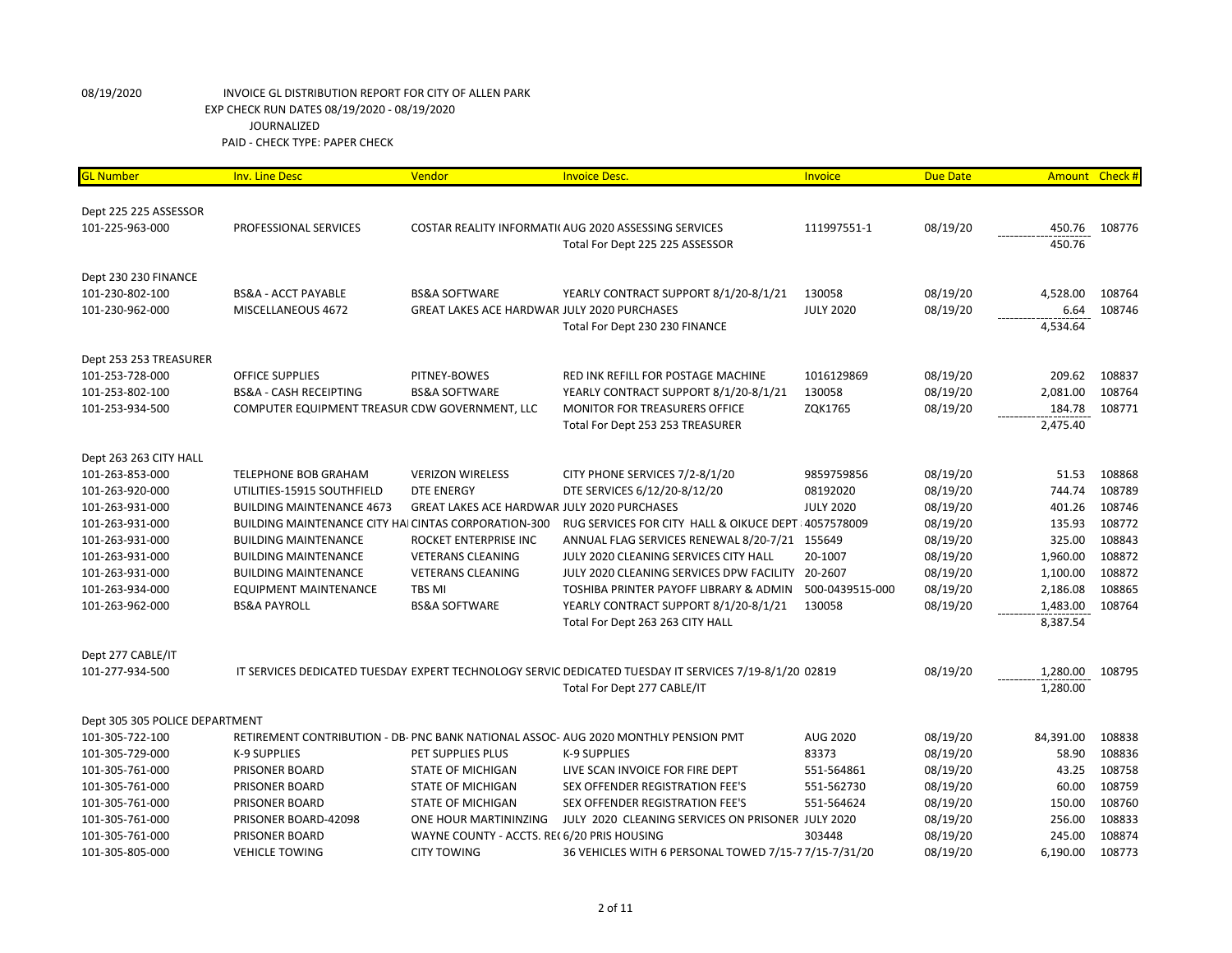| <b>GL Number</b>                          | <b>Inv. Line Desc</b>                                              | Vendor                                             | <b>Invoice Desc.</b>                                                                | Invoice              | <b>Due Date</b>      | Amount Check #      |                  |
|-------------------------------------------|--------------------------------------------------------------------|----------------------------------------------------|-------------------------------------------------------------------------------------|----------------------|----------------------|---------------------|------------------|
| 101-305-805-000                           | <b>VEHICLE TOWING</b>                                              | <b>CITY TOWING</b>                                 | 43 VEHICLES TOWED 7 PERSONAL 8/1/20-8/15, 8/1-8/15/20                               |                      | 08/19/20             | 7,125.00            | 108773           |
| 101-305-931-000                           | <b>BUILDING MAINTENANCE</b>                                        | A & B LOCKSMITH                                    | CHANGE DOOR LOCKS FOR POLICE DEPT                                                   | 88720                | 08/19/20             | 134.00              | 108744           |
| 101-305-931-000                           | <b>BUILDING MAINTENANCE</b>                                        |                                                    | ALL SEASONS PEST CONTROL BLDG MNT FOR POLICE DEPT                                   | 67102                | 08/19/20             | 75.00               | 108752           |
| 101-305-934-500                           | <b>COMPUTER BREAK-FIX</b>                                          |                                                    | EXPERT TECHNOLOGY SERVIC COMPUTER SERVICES FOR POLICE DEPT                          | 02822                | 08/19/20             | 45.00               | 108795           |
| 101-305-935-000                           | COMPUTER SOFTWARE MAINTEN/THOMSON REUTERS-WEST                     |                                                    | JULY 2020 WEST INFO POLICE CHARGES                                                  | 842735988            | 08/19/20             | 206.17              | 108863           |
| 101-305-939-000                           | <b>VEHICLE MAINTENANCE</b>                                         |                                                    | BAKER'S GAS & WELDING SUI JULY 2020 CYLINDER RENTAL                                 | 09231860             | 08/19/20             | 27.57               | 108756           |
| 101-305-939-000                           | <b>VEHICLE MAINTENANCE</b>                                         | <b>GLENDALE AUTO VALUE</b>                         | PART FOR 2017 FORD POLICE VEH                                                       | 259-193462           | 08/19/20             | 224.67              | 108799           |
| 101-305-939-000                           | <b>VEHICLE MAINTENANCE</b>                                         | <b>GLENDALE AUTO VALUE</b>                         | PARTS FOR 2017 FORD EXPLORER                                                        | 359-194071           | 08/19/20             | 112.98              | 108799           |
| 101-305-939-000                           | <b>VEHICLE MAINTENANCE</b>                                         | <b>GLENDALE AUTO VALUE</b>                         | PARTS FOR 2017 FORD EXPLORER                                                        | 359-194032           | 08/19/20             | 369.65              | 108799           |
| 101-305-939-000                           | <b>VEHICLE MAINTENANCE</b>                                         | SAFETY-KLEEN                                       | <b>SUPPLIES</b>                                                                     | 83760499             | 08/19/20             | 69.87               | 108846           |
| 101-305-939-000                           | <b>VEHICLE MAINTENANCE</b>                                         | <b>VILLAGE FORD</b>                                | <b>PARTS</b>                                                                        | 466799               | 08/19/20             | 40.56               | 108873           |
|                                           |                                                                    |                                                    | Total For Dept 305 305 POLICE DEPARTMENT                                            |                      |                      | 99,824.62           |                  |
|                                           |                                                                    |                                                    |                                                                                     |                      |                      |                     |                  |
| Dept 340 340 FIRE DEPARTMENT              |                                                                    |                                                    |                                                                                     |                      |                      |                     |                  |
| 101-340-722-100                           |                                                                    |                                                    | RETIREMENT CONTRIBUTION - DB PNC BANK NATIONAL ASSOC- AUG 2020 MONTHLY PENSION PMT  | AUG 2020             | 08/19/20             | 56,260.00           | 108838           |
| 101-340-757-000                           | <b>OPERATING SUPPLIES</b>                                          | LOWE'S                                             | JULY 2020 SUPPLY CHARGES                                                            | <b>JULY 2020</b>     | 08/19/20             | 157.67              | 108820           |
| 101-340-757-500                           | <b>RESCUE SUPPLIES</b>                                             |                                                    | BAKER'S GAS & WELDING SUI JULY 2020 OXYGEN CYLINDER RENTAL FIRE DEI 09231745        |                      | 08/19/20             | 101.45              | 108756           |
| 101-340-757-500                           | <b>RESCUE SUPPLIES</b>                                             | J & B MEDICAL SUPPLY, INC. RESCUE SUPPLIES         |                                                                                     | 6534012              | 08/19/20             | 188.92              | 108810           |
| 101-340-757-500                           | <b>RESCUE SUPPLIES</b>                                             | J & B MEDICAL SUPPLY, INC. RESCUE SUPPLIES         |                                                                                     | 6518719              | 08/19/20             | 94.92               | 108810           |
| 101-340-805-000                           | AMBULANCE BILLING                                                  | ACCUMED BILLING INC.                               | MONTHLY FIRE SERVICES 7/1-7/31/20                                                   | 25418                | 08/19/20             | 4,451.18            | 108745           |
| 101-340-853-000                           | <b>TELEPHONE</b>                                                   | COMCAST                                            | PHONE SERVICES FIRE DEPT 8/6-9/5/20                                                 | 8529101680173474     | 08/19/20             | 264.85              | 108774           |
| 101-340-853-000                           | TELEPHONE FD ON CALL                                               | <b>VERIZON WIRELESS</b>                            | CITY PHONE SERVICES 7/2-8/1/20                                                      | 9859759856           | 08/19/20             | 183.34              | 108868           |
| 101-340-920-000                           | UTILITIES- 6730 ROOSEVELT                                          | <b>DTE ENERGY</b>                                  | DTE SERVICES 6/12/20-8/12/20                                                        | 08192020             | 08/19/20             | 2,557.33            | 108789           |
| 101-340-931-000                           | <b>BUILDING MAINTENANCE</b>                                        | ROSE PEST SOLUTIONS                                | <b>BUILDING MNT</b>                                                                 | 10592496             | 08/19/20             | 52.00               | 108844           |
| 101-340-934-000                           | <b>EQUIPMENT MAINTENANCE</b>                                       |                                                    | STRYKER SALES CORPORATIO MNT AGREEMENT FOR OF DEFILBRILLATORS 4/3096414M            |                      | 08/19/20             | 6,120.00            | 108854           |
| 101-340-934-500                           | <b>COMPUTER BREAK-FIX</b>                                          |                                                    | EXPERT TECHNOLOGY SERVIC COMPUTER SERVICES FIRE DEPT                                | 02821                | 08/19/20             | 90.00               | 108795           |
| 101-340-939-000                           | <b>VEHICLE MAINTENANCE</b>                                         |                                                    | BAKER'S GAS & WELDING SUI JULY 2020 CYLINDER RENTAL                                 | 09231860             | 08/19/20             | 27.57               | 108756           |
| 101-340-939-000                           | <b>VEHICLE MAINTENANCE</b>                                         | SAFETY-KLEEN                                       | <b>SUPPLIES</b>                                                                     | 83760499             | 08/19/20             | 69.87               | 108846           |
| 101-340-939-000                           | <b>VEHICLE MAINTENANCE</b>                                         |                                                    | THE W.W. WILLIAMS COMPA ENGINE REPAIRS ON FIRE TRK #52                              | 5601097-00           | 08/19/20             | 496.80              | 108876           |
| 101-340-958-000                           | <b>MEMBERSHIP &amp; DUES</b>                                       | HEMS INC.                                          | 20-21 RENEWAL PHARMACY PARTICIPATIONS / 20-21 RENEWAL                               |                      | 08/19/20             | 250.00              | 108807           |
| 101-340-960-000                           | <b>EDUCATION &amp; TRAINING</b>                                    |                                                    | DOUGLASS SAFETY SYSTEMS SCBA TECH CLASS FOR KOLLUSK & SPENCER                       | 47209                | 08/19/20             | 1,000.00            | 108781           |
|                                           |                                                                    |                                                    | Total For Dept 340 340 FIRE DEPARTMENT                                              |                      |                      | 72,365.90           |                  |
| Dept 445 445 DEPARTMENT OF PUBLIC SERVICE |                                                                    |                                                    |                                                                                     |                      |                      |                     |                  |
| 101-445-722-100                           |                                                                    |                                                    | RETIREMENT CONTRIBUTION - DB- PNC BANK NATIONAL ASSOC- AUG 2020 MONTHLY PENSION PMT | <b>AUG 2020</b>      | 08/19/20             | 14,000.00           | 108838           |
| 101-445-751-000                           | <b>GASOLINE</b>                                                    |                                                    | H. DOMINE ENTERPRISES, INCSERVICE AND REPAIRS MADE ON GAS PUMP #2 119088            |                      | 08/19/20             | 140.67              | 108806           |
| 101-445-757-000                           | <b>OPERATING SUPPLIES 4681</b>                                     | <b>GREAT LAKES ACE HARDWAR JULY 2020 PURCHASES</b> |                                                                                     | <b>JULY 2020</b>     | 08/19/20             | 51.66               | 108746           |
| 101-445-853-000                           | <b>TELEPHONE ROY SHIPMAN</b>                                       | <b>VERIZON WIRELESS</b>                            | CITY PHONE SERVICES 7/2-8/1/20                                                      | 9859759856           | 08/19/20             | 54.35               | 108868           |
| 101-445-920-000                           | UTILITIES- 6450 ALLEN RD                                           | <b>DTE ENERGY</b>                                  | DTE SERVICES 6/12/20-8/12/20                                                        | 08192020             | 08/19/20             | 919.34              | 108789           |
|                                           |                                                                    |                                                    |                                                                                     |                      |                      |                     |                  |
|                                           |                                                                    |                                                    |                                                                                     |                      |                      |                     |                  |
| 101-445-926-000<br>101-445-926-000        | UTILITES 16430 ECORSE<br>STREET LIGHTING- 15501 PHILOMI DTE ENERGY | <b>DTE ENERGY</b>                                  | DTE SERVICES 6/12/20-8/12/20<br>STREETLIGHTS 6/11/20-8/6/20                         | 08192020<br>08192020 | 08/19/20<br>08/19/20 | 134.60<br>27,950.15 | 108789<br>108792 |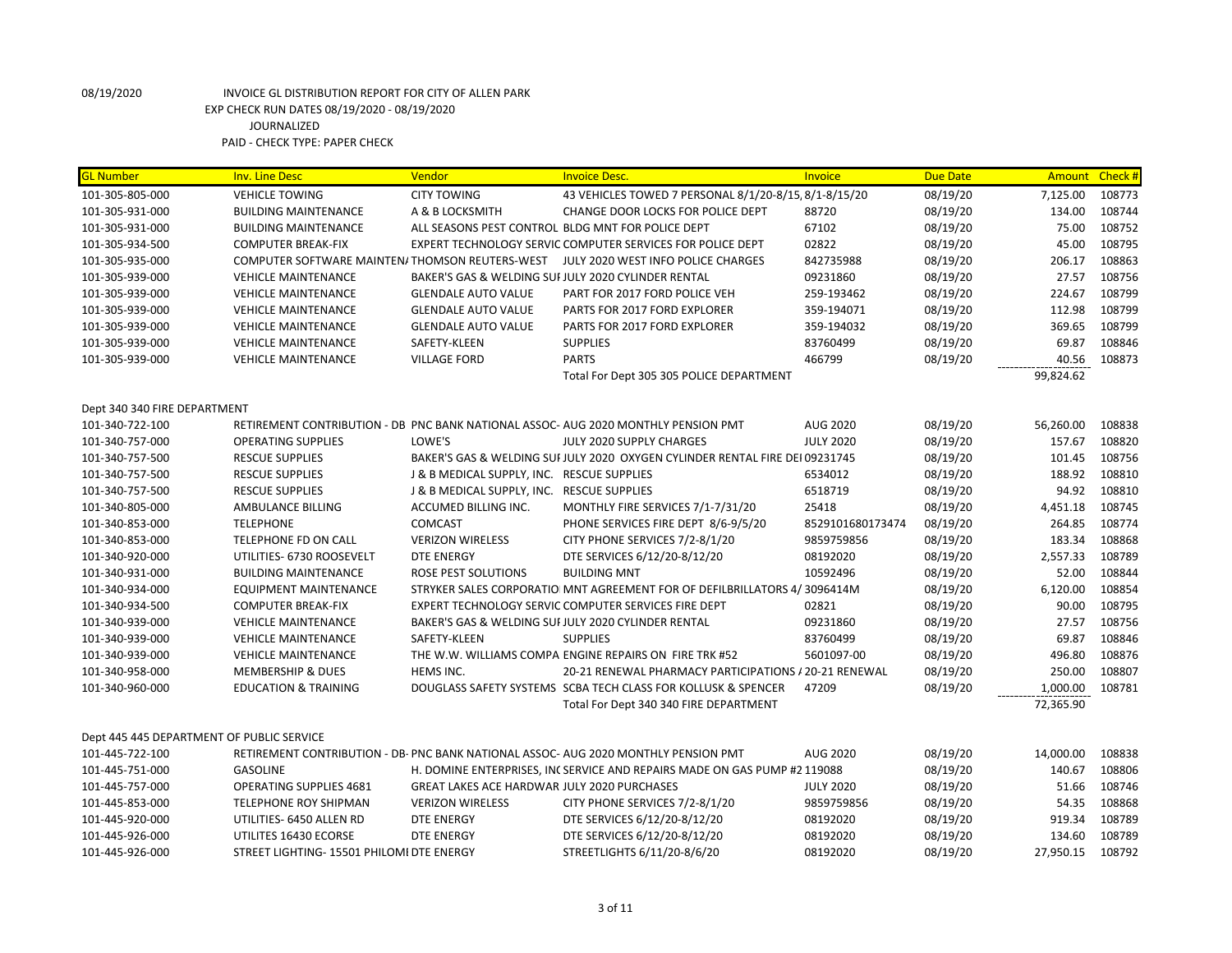| <b>GL Number</b>              | <b>Inv. Line Desc</b>                                                  | Vendor                                             | <b>Invoice Desc.</b>                                   | Invoice          | <b>Due Date</b> | Amount    | Check # |
|-------------------------------|------------------------------------------------------------------------|----------------------------------------------------|--------------------------------------------------------|------------------|-----------------|-----------|---------|
| 101-445-931-000               | <b>BUILDING MAINTENANCE</b>                                            | DOWNRIVER REFRIGERATOR PARTS                       |                                                        | 1768863          | 08/19/20        | 67.59     | 108878  |
| 101-445-931-000               | <b>BUILDING MAINTENANCE</b>                                            | LOWER HURON SUPPLY CO. SUPPLIES                    |                                                        | 446863           | 08/19/20        | 867.82    | 108821  |
| 101-445-934-000               | EQUIPMENT MAINTENANCE 4723 GREAT LAKES ACE HARDWAR JULY 2020 PURCHASES |                                                    |                                                        | <b>JULY 2020</b> | 08/19/20        | 12.34     | 108746  |
| 101-445-939-000               | <b>VEHICLE MAINTENANCE</b>                                             |                                                    | BAKER'S GAS & WELDING SUI JULY 2020 CYLINDER RENTAL    | 09231860         | 08/19/20        | 27.57     | 108756  |
| 101-445-939-000               | <b>VEHICLE MAINTENANCE</b>                                             | <b>GLENDALE AUTO VALUE</b>                         | <b>PARTS</b>                                           | 359-193755       | 08/19/20        | 83.86     | 108799  |
| 101-445-939-000               | <b>VEHICLE MAINTENANCE</b>                                             | <b>GLENDALE AUTO VALUE</b>                         | <b>PARTS</b>                                           | 359-193836       | 08/19/20        | 37.98     | 108799  |
| 101-445-939-000               | <b>VEHICLE MAINTENANCE</b>                                             | <b>GLENDALE AUTO VALUE</b>                         | <b>PARTS</b>                                           | 359-194256       | 08/19/20        | 23.19     | 108799  |
| 101-445-939-000               | <b>VEHICLE MAINTENANCE</b>                                             | <b>GLENDALE AUTO VALUE</b>                         | <b>PARTS</b>                                           | 359-194356       | 08/19/20        | 65.88     | 108799  |
| 101-445-939-000               | <b>VEHICLE MAINTENANCE</b>                                             | <b>GLENDALE AUTO VALUE</b>                         | <b>PARTS</b>                                           | 359-194271       | 08/19/20        | 196.45    | 108799  |
| 101-445-939-000               | <b>VEHICLE MAINTENANCE</b>                                             | LOWE'S                                             | JULY 2020 SUPPLY CHARGES                               | <b>JULY 2020</b> | 08/19/20        | 426.55    | 108820  |
| 101-445-939-000               | <b>VEHICLE MAINTENANCE</b>                                             | SAFETY-KLEEN                                       | <b>SUPPLIES</b><br>83760499                            |                  | 08/19/20        | 69.87     | 108846  |
| 101-445-939-000               | <b>VEHICLE MAINTENANCE</b>                                             | WILLIAM F. SELL & SON                              | <b>PARTS</b><br>389083                                 |                  | 08/19/20        | 2,117.99  | 108849  |
| 101-445-939-000               | <b>VEHICLE MAINTENANCE</b>                                             | SIGNATURE FORD L-M                                 | TONNEAU COVER AND SPRAY IN BEDLINER 201 BW662A         |                  | 08/19/20        | 1,742.00  | 108851  |
| 101-445-939-000               | <b>VEHICLE MAINTENANCE</b>                                             |                                                    | TINT PRO WINDOW TINTING WINDOW TINTING 2020 F150 TRUCK | 8374             | 08/19/20        | 219.00    | 108864  |
| 101-445-939-000               | <b>VEHICLE MAINTENANCE</b>                                             | TRUCK & TRAILER SPECIALTIE PARTS                   |                                                        | HSO007507        | 08/19/20        | 524.25    | 108866  |
|                               |                                                                        |                                                    | Total For Dept 445 445 DEPARTMENT OF PUBLIC SERVICE    |                  |                 | 49,733.11 |         |
|                               |                                                                        |                                                    |                                                        |                  |                 |           |         |
| Dept 707 707 PARKS & REC      |                                                                        |                                                    |                                                        |                  |                 |           |         |
| 101-707-783-000               | PARK SUPPLIES 4682                                                     | <b>GREAT LAKES ACE HARDWAR JULY 2020 PURCHASES</b> |                                                        | <b>JULY 2020</b> | 08/19/20        | 343.62    | 108746  |
| 101-707-783-000               | <b>PARK SUPPLIES</b>                                                   | <b>GORDON FOOD SERV.</b>                           | <b>SUPPLIES FOR PARKS &amp; REC</b>                    | 846155677        | 08/19/20        | 9.58      | 108801  |
| 101-707-783-000               | <b>PARK SUPPLIES</b>                                                   | <b>HOME DEPOT</b>                                  | TRANSACTIONS FROM 6/22-7/13/20                         | 6035322538809747 | 08/19/20        | 136.78    | 108808  |
| 101-707-783-000               | <b>PARK SUPPLIES</b>                                                   | LOWE'S                                             | JULY 2020 SUPPLY CHARGES                               | <b>JULY 2020</b> | 08/19/20        | 206.41    | 108820  |
| 101-707-784-000               | <b>PARK SERVICES 4665</b>                                              | GREAT LAKES ACE HARDWAR JULY 2020 PURCHASES        |                                                        | <b>JULY 2020</b> | 08/19/20        | 21.84     | 108746  |
| 101-707-784-000               | <b>PARK SERVICES</b>                                                   | <b>VERIZON WIRELESS</b>                            | CITY PHONE SERVICES 7/2-8/1/20                         | 9859759856       | 08/19/20        | 120.11    | 108868  |
| 101-707-920-000               | UTILITIES-7420 QUANDT                                                  | DTE ENERGY                                         | DTE SERVICES 6/12/20-8/12/20                           | 08192020         | 08/19/20        | 736.24    | 108789  |
| 101-707-925-800               | TELEPHONE SMART 4 PAT                                                  | <b>VERIZON WIRELESS</b>                            | CITY PHONE SERVICES 7/2-8/1/20                         | 9859759856       | 08/19/20        | 399.75    | 108868  |
| 101-707-934-000               | EQUIPMENT MAINTENANCE 4698 GREAT LAKES ACE HARDWAR JULY 2020 PURCHASES |                                                    |                                                        | <b>JULY 2020</b> | 08/19/20        | 131.30    | 108746  |
| 101-707-934-000               | <b>EQUIPMENT MAINTENANCE</b>                                           | <b>HOME DEPOT</b>                                  | TRANSACTIONS FROM 6/22-7/13/20                         | 6035322538809747 | 08/19/20        | 88.83     | 108808  |
| 101-707-939-000               | <b>VEHICLE MAINTENANCE</b>                                             |                                                    | BAKER'S GAS & WELDING SUI JULY 2020 CYLINDER RENTAL    | 09231860         | 08/19/20        | 27.57     | 108756  |
| 101-707-939-000               | <b>VEHICLE MAINTENANCE</b>                                             | <b>GLENDALE AUTO VALUE</b>                         | <b>PARTS</b>                                           | 359-193817       | 08/19/20        | 57.82     | 108799  |
| 101-707-939-000               | <b>VEHICLE MAINTENANCE</b>                                             | <b>GLENDALE AUTO VALUE</b>                         | <b>PARTS</b>                                           | 359-193816       | 08/19/20        | 29.84     | 108799  |
| 101-707-939-000               | <b>VEHICLE MAINTENANCE</b>                                             | <b>GLENDALE AUTO VALUE</b>                         | <b>PARTS</b>                                           | 359-193842       | 08/19/20        | 88.82     | 108799  |
| 101-707-939-000               | <b>VEHICLE MAINTENANCE</b>                                             | SAFELITE FULFILLMENT INC                           | SERVICES ON 2017 FORD                                  | 03501-052550     | 08/19/20        | 340.14    | 108845  |
| 101-707-939-000               | <b>VEHICLE MAINTENANCE</b>                                             | SAFETY-KLEEN                                       | <b>SUPPLIES</b>                                        | 83760499         | 08/19/20        | 69.87     | 108846  |
|                               |                                                                        |                                                    | Total For Dept 707 707 PARKS & REC                     |                  |                 | 2,808.52  |         |
|                               |                                                                        |                                                    |                                                        |                  |                 |           |         |
| Dept 751 751 COMMUNITY CENTER |                                                                        |                                                    |                                                        |                  |                 |           |         |
| 101-751-920-000               | <b>UTILITIES</b>                                                       | <b>ALLEN PARK WATER</b>                            | WATER USAGE COM CTR 7/1/19-7/1/20 CYCLE WH-158-00      |                  | 06/30/20        | 517.50    | 108754  |
| 101-751-920-000               | <b>UTILITIES</b>                                                       | <b>ALLEN PARK WATER</b>                            | WATER USAGE COMM CTR WH-158-0A 7/1/19-401-WH158OA      |                  | 06/30/20        | 106.50    | 108754  |
| 101-751-920-000               | UTILITIES COMM CENTER                                                  | DTE ENERGY                                         | STREETLIGHTS 6/11/20-8/6/20                            | 08192020         | 08/19/20        | 17,462.01 | 108792  |
| 101-751-931-000               | <b>BUILDING MAINTENANCE 4655</b>                                       | <b>GREAT LAKES ACE HARDWAR JULY 2020 PURCHASES</b> |                                                        | <b>JULY 2020</b> | 08/19/20        | 40.82     | 108746  |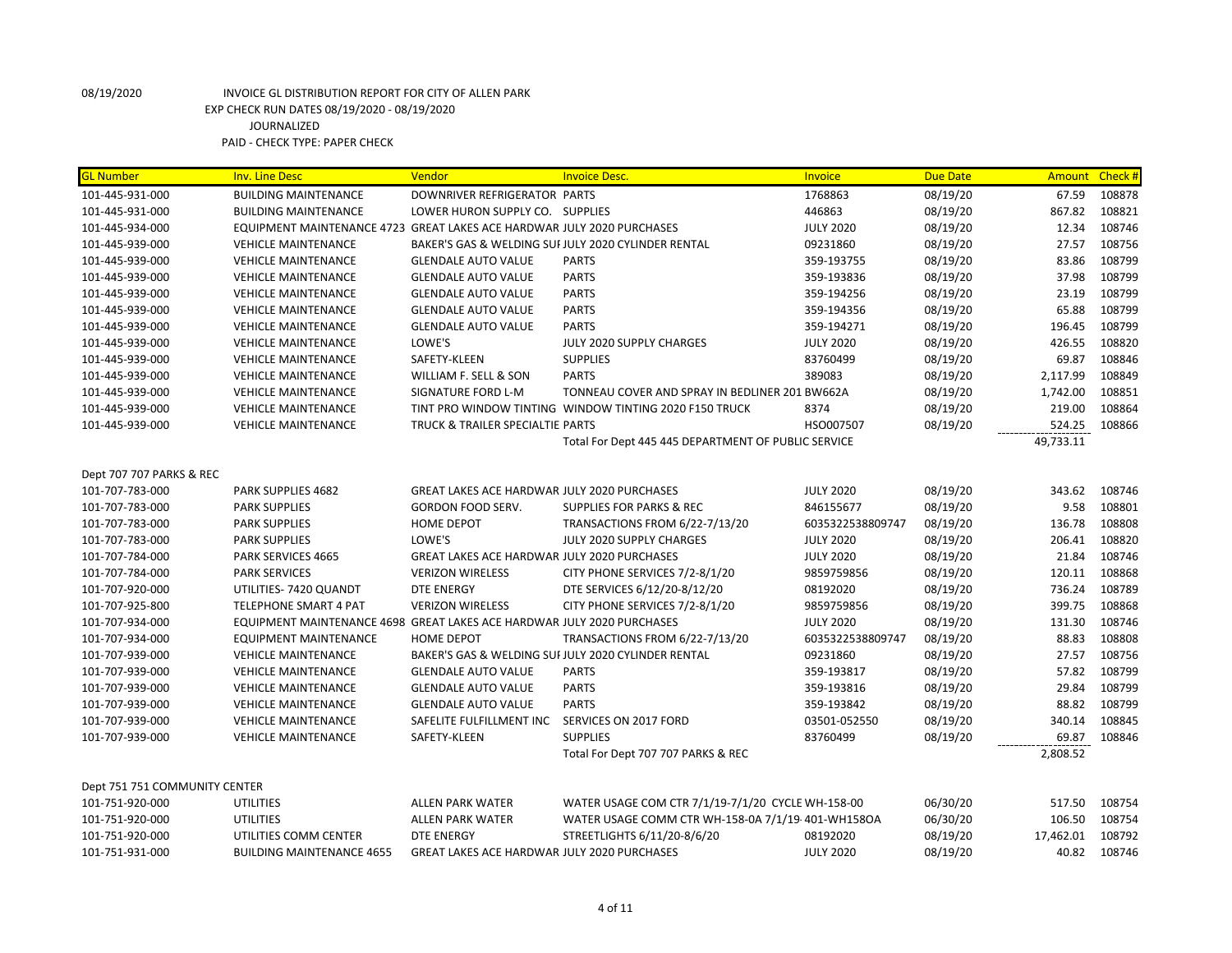| <b>GL Number</b>                       | <b>Inv. Line Desc</b>         | Vendor                                             | <b>Invoice Desc.</b>                                                               | <b>Invoice</b>   | <b>Due Date</b> | Amount     | Check# |
|----------------------------------------|-------------------------------|----------------------------------------------------|------------------------------------------------------------------------------------|------------------|-----------------|------------|--------|
| 101-751-931-000                        | <b>BUILDING MAINTENANCE</b>   | NETWORK SERVICES COMPAI SUPPLIES FOR PARKS & REC   |                                                                                    | 6668974-00       | 08/19/20        | 883.34     | 108831 |
|                                        |                               |                                                    | Total For Dept 751 751 COMMUNITY CENTER                                            |                  |                 | 19,010.17  |        |
|                                        |                               |                                                    |                                                                                    |                  |                 |            |        |
| Dept 803 HISTORICAL                    |                               |                                                    |                                                                                    |                  |                 |            |        |
| 101-803-801-001                        | LAWN & SNOW SERVICES          | JOHN'S LANDSCAPING & SNO JULY 2020 LAWN MNT        |                                                                                    | 23030            | 08/19/20        | 175.00     | 108811 |
| 101-803-920-000                        | UTILITIES HISTORICAL          | DTE ENERGY                                         | DTE SERVICES 6/12/20-8/12/20                                                       | 08192020         | 08/19/20        | 273.80     | 108789 |
| 101-803-985-000                        | HISTORICAL 4702               | <b>GREAT LAKES ACE HARDWAR JULY 2020 PURCHASES</b> |                                                                                    | <b>JULY 2020</b> | 08/19/20        | 58.63      | 108746 |
|                                        |                               |                                                    | Total For Dept 803 HISTORICAL                                                      |                  |                 | 507.43     |        |
| Dept 864 864 RETIREE/ACTIVE HEALTHCARE |                               |                                                    |                                                                                    |                  |                 |            |        |
| 101-864-722-100                        |                               |                                                    | RETIREMENT CONTRIBUTION - GF PNC BANK NATIONAL ASSOC- AUG 2020 MONTHLY PENSION PMT | <b>AUG 2020</b>  | 08/19/20        | 6,834.00   | 108838 |
|                                        |                               |                                                    | Total For Dept 864 864 RETIREE/ACTIVE HEALTHCARE                                   |                  |                 | 6,834.00   |        |
|                                        |                               |                                                    |                                                                                    |                  |                 |            |        |
|                                        |                               |                                                    | Total For Fund 101 GENERAL FUND                                                    |                  |                 | 494,066.49 |        |
| Fund 202 MAJOR STREET FUND             |                               |                                                    |                                                                                    |                  |                 |            |        |
| Dept 479 PRESERVATION - STREETS        |                               |                                                    |                                                                                    |                  |                 |            |        |
| 202-479-801-205                        | <b>SECTIONING</b>             | SAVONE CEMENT, INC.                                | REMOVE AND REPLACE CEMENT ON MAJOR RC 10317-569                                    |                  | 08/19/20        | 121,904.60 | 108847 |
| 202-479-820-000                        | ENGINEERING                   | <b>BUCCILLI GROUP, LLC</b>                         | INSPECTION SERVICES MAJOR STS 7/27-7/30/2 4078                                     |                  | 08/19/20        | 1,620.00   | 108765 |
| 202-479-820-000                        | ENGINEERING                   | <b>BUCCILLI GROUP, LLC</b>                         | INSPECTION SERVICES MAJOR STREETS 8/3-8/7 4090                                     |                  | 08/19/20        | 2,484.00   | 108765 |
|                                        |                               |                                                    | Total For Dept 479 PRESERVATION - STREETS                                          |                  |                 | 126,008.60 |        |
|                                        |                               |                                                    |                                                                                    |                  |                 |            |        |
|                                        |                               |                                                    | Total For Fund 202 MAJOR STREET FUND                                               |                  |                 | 126,008.60 |        |
| Fund 203 LOCAL STREET FUND             |                               |                                                    |                                                                                    |                  |                 |            |        |
| Dept 479 PRESERVATION - STREETS        |                               |                                                    |                                                                                    |                  |                 |            |        |
| 203-479-714-000                        | ROUTINE MAINTENANCE           | PROFESSIONAL SERVICE IND I CONCRETE TESTING        |                                                                                    | 00716228         | 08/19/20        | 1,578.14   | 108840 |
| 203-479-714-000                        | ROUTINE MAINTENANCE           |                                                    | SUBURBAN CALCIUM CHLORI APPLIED LIQUID TO CITY DIRT ROADS AND ALLE 55973           |                  | 08/19/20        | 2,887.50   | 108857 |
| 203-479-714-000                        | ROUTINE MAINTENANCE           |                                                    | SUBURBAN CALCIUM CHLORI APPLY LIQUID TO CITY DIRT ROADS                            | 55972            | 08/19/20        | 2,887.50   | 108857 |
| 203-479-801-205                        | SECTIONING - PRESERVATION     | SAVONE CEMENT, INC.                                | REMOVE & REPLACE CEMENT FOR LOCAL ROAL 10317-568                                   |                  | 08/19/20        | 48,461.80  | 108847 |
| 203-479-801-220                        | <b>PROF'L SERVICES -TREES</b> | T-N-T TREE SERVICE INC                             | TREE REMOVAL & CLEAN UP ON 15205 MCLAIN 600262                                     |                  | 08/19/20        | 3,000.00   | 108858 |
| 203-479-801-220                        | PROF'L SERVICES -TREES        | T-N-T TREE SERVICE INC                             | <b>GROUND CITY TREE STUMPS</b>                                                     | 600260           | 08/19/20        | 900.00     | 108858 |
|                                        |                               |                                                    | Total For Dept 479 PRESERVATION - STREETS                                          |                  |                 | 59,714.94  |        |
| Dept 483 ADMINISTRATION - STREETS      |                               |                                                    |                                                                                    |                  |                 |            |        |
| 203-483-820-000                        | ENGINEERING                   | <b>BUCCILLI GROUP, LLC</b>                         | INSPECTION SERVICES LOCAL STS 7/27-8/1/20 4077                                     |                  | 08/19/20        | 2,700.00   | 108765 |
| 203-483-820-000                        | ENGINEERING                   | <b>BUCCILLI GROUP, LLC</b>                         | INSPECTION SERVICES LOCAL RDS 8/3-8/8/20 4091                                      |                  | 08/19/20        | 2,484.00   | 108765 |
|                                        |                               |                                                    | Total For Dept 483 ADMINISTRATION - STREETS                                        |                  |                 | 5,184.00   |        |
|                                        |                               |                                                    |                                                                                    |                  |                 |            |        |
|                                        |                               |                                                    | Total For Fund 203 LOCAL STREET FUND                                               |                  |                 | 64,898.94  |        |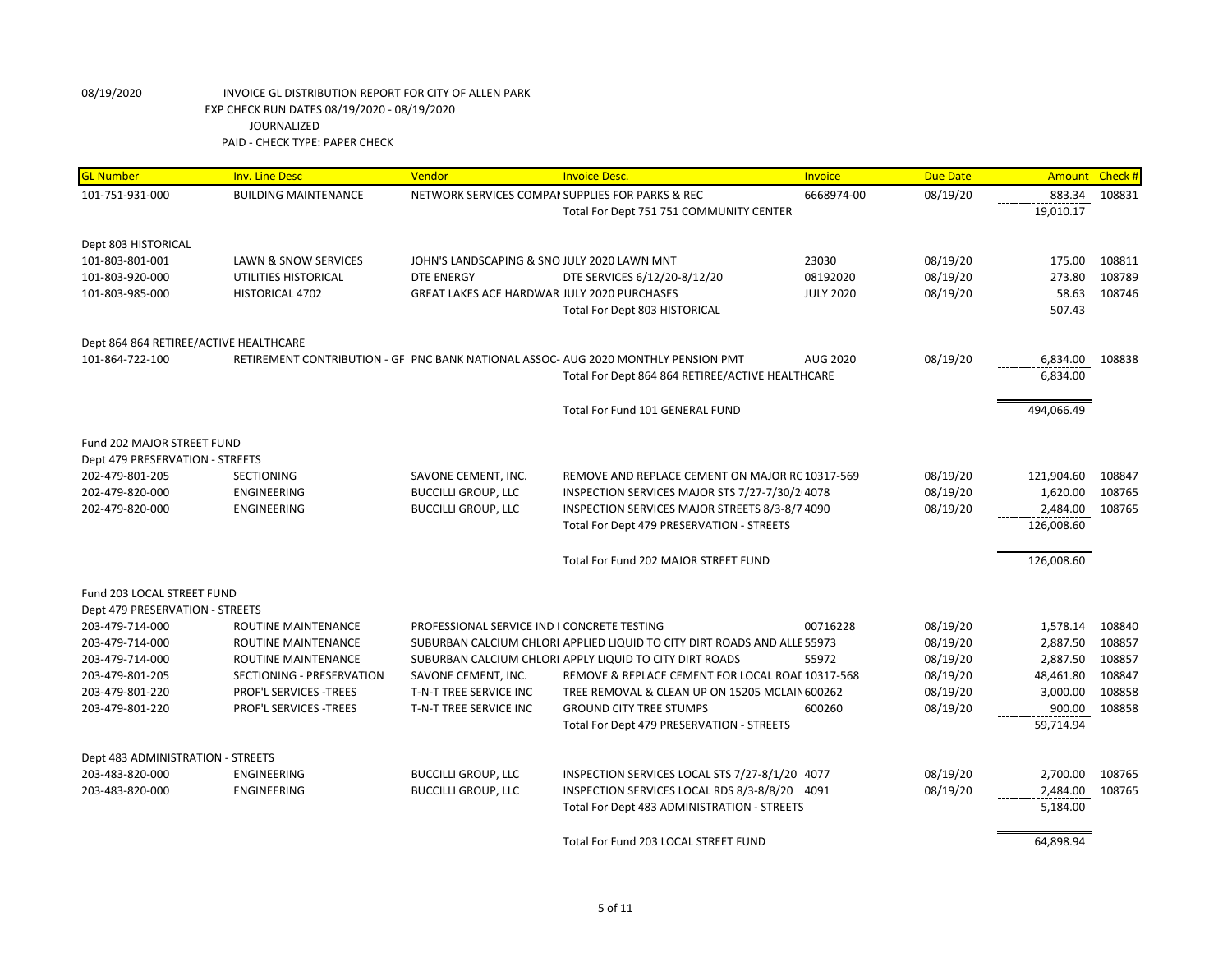| <b>GL Number</b>                 | <b>Inv. Line Desc</b>         | Vendor                                          | <b>Invoice Desc.</b>                                                                      | Invoice          | <b>Due Date</b> |            | Amount Check # |
|----------------------------------|-------------------------------|-------------------------------------------------|-------------------------------------------------------------------------------------------|------------------|-----------------|------------|----------------|
| Fund 226 RUBBISH FUND            |                               |                                                 |                                                                                           |                  |                 |            |                |
| Dept 450 450 RUBBISH             |                               |                                                 |                                                                                           |                  |                 |            |                |
| 226-450-817-000                  | <b>WASTE DISPOSAL</b>         | ADVANCED DISPOSAL SERVIC AUG 2020 BULK SERVICES |                                                                                           | V30001937873     | 08/19/20        | 137,949.51 | 108750         |
| 226-450-817-000                  | <b>WASTE DISPOSAL</b>         | ALLEGRA MARKETING                               | AP YARD WASTER STICKERS 1,000                                                             | 8741             | 08/19/20        | 614.55     | 108875         |
| 226-450-819-000                  | <b>WASTE DISPOSAL</b>         | RIVERVIEW, CITY OF                              | JUNE 2020 WOOD DISPOSAL                                                                   | 85454            | 08/19/20        | 1,051.70   | 108841         |
|                                  |                               |                                                 | Total For Dept 450 450 RUBBISH                                                            |                  |                 | 139,615.76 |                |
|                                  |                               |                                                 | Total For Fund 226 RUBBISH FUND                                                           |                  |                 | 139,615.76 |                |
| Fund 249 BUILDING FUND           |                               |                                                 |                                                                                           |                  |                 |            |                |
| Dept 371 371 BUILDING DEPARTMENT |                               |                                                 |                                                                                           |                  |                 |            |                |
| 249-371-728-000                  | <b>OFFICE SUPPLIES</b>        | ALLEGRA MARKETING                               | <b>BUILDING PERMIT CARDS</b>                                                              | 8763             | 08/19/20        | 31.59      | 108875         |
| 249-371-821-000                  | MECHANICAL INSPECTIONS        | CARNILL, STEVE                                  | JULY 2020 MECHANICAL INSPECTIONS                                                          | <b>JULY 2020</b> | 08/19/20        | 2,118.20   | 108768         |
| 249-371-822-000                  | PLUMBING INSPECTIONS          | HALASH, JEROME                                  | JULY 2020 PLUMBING INSPECTIONS                                                            | <b>JULY 2020</b> | 08/19/20        | 1,039.50   | 108805         |
| 249-371-822-500                  | ELECTRICAL INSPECTIONS        | CARY, KENNETH                                   | JULY 2020 ELECTRICAL INSPECTIONS                                                          | <b>JULY 2020</b> | 08/19/20        | 688.80     | 108767         |
| 249-371-853-000                  | <b>TELEPHONE MATT BAKER</b>   | <b>VERIZON WIRELESS</b>                         | CITY PHONE SERVICES 7/2-8/1/20                                                            | 9859759856       | 08/19/20        | 316.42     | 108868         |
| 249-371-935-000                  |                               |                                                 | COMPUTER MAINTENANCE BLDG EXPERT TECHNOLOGY SERVIC DIRECTING DAVE'S EMAILS TO MATT BAKERS | 02820            | 08/19/20        | 45.00      | 108795         |
| 249-371-939-000                  | <b>VEHICLE MAINTENANCE</b>    |                                                 | SAFELITE FULFILLMENT INC SERVICES ON 2016 FORD PICKUP                                     | 03501-053055     | 08/19/20        | 221.57     | 108845         |
| 249-371-963-000                  | PROFESSIONAL SVCS             |                                                 | CARLISLE/WORTMAN ASSOC JULY 2020 15582 MEYER AVE VARIANCE                                 | 2157757          | 08/19/20        | 380.00     | 108769         |
| 249-371-963-000                  | PROFESSIONAL SVCS             |                                                 | CARLISLE/WORTMAN ASSOC JULY 2020 6350 ALLEN RD USE VARIANCE                               | 2157758          | 08/19/20        | 457.50     | 108769         |
| 249-371-963-000                  | PROFESSIONAL SVCS             |                                                 | CARLISLE/WORTMAN ASSOC JULY 2020 MONTHLY RETAINER                                         | 2157759          | 08/19/20        | 4,000.00   | 108769         |
|                                  |                               |                                                 | Total For Dept 371 371 BUILDING DEPARTMENT                                                |                  |                 | 9,298.58   |                |
|                                  |                               |                                                 | Total For Fund 249 BUILDING FUND                                                          |                  |                 | 9,298.58   |                |
| Fund 250 DDA OPERATING           |                               |                                                 |                                                                                           |                  |                 |            |                |
| Dept 000                         |                               |                                                 |                                                                                           |                  |                 |            |                |
| 250-000-801-001                  | <b>LAWN SERVICES</b>          | KIBBY, JENNIFER                                 | REIMBURSEMENT BLDG MNT, MISC 10/23/19-8 REIMBURSEMENT                                     |                  | 08/19/20        | 2,537.33   | 108819         |
| 250-000-801-001                  | <b>LAWN SERVICES</b>          | STUART LEVE, INC                                | INSTALL MAPLE TREE, CLEAN UP LANDSCAPE AL 39250                                           |                  | 08/19/20        | 1,626.00   | 108855         |
| 250-000-826-000                  | <b>LEGAL SERVICES</b>         | MILLER & MILLER, P.C.                           | JULY 2020 RETAINER FEE'S                                                                  | A-07312020       | 08/19/20        | 1,250.00   | 108827         |
| 250-000-920-000                  | <b>UTILITIES</b>              | <b>DTE ENERGY</b>                               | BEATRICE PARKING LOT LIGHTS 7/3-8/4/20                                                    | 910005331970     | 08/19/20        | 166.84     | 108783         |
| 250-000-920-000                  | <b>UTILITIES</b>              | DTE ENERGY                                      | 5951 N ALLEN RD SERVICES 7/3-8/4/20                                                       | 910007536998     | 08/19/20        | 185.55     | 108784         |
| 250-000-920-000                  | <b>UTILITIES</b>              | <b>DTE ENERGY</b>                               | ALLEN RD PARKING LOT LIGHTS 7/7-8/5/20                                                    | 910006782213     | 08/19/20        | 70.45      | 108785         |
| 250-000-920-000                  | <b>UTILITIES</b>              | DTE ENERGY                                      | ALLEN RD SERVICES 7/3-8/4/20                                                              | 910008199275     | 08/19/20        | 151.39     | 108786         |
| 250-000-920-000                  | <b>UTILITIES</b>              | DTE ENERGY                                      | ALLEN RD SERVICES 7/3-8/4/20                                                              | 910021109236     | 08/19/20        | 38.23      | 108787         |
| 250-000-920-000                  | <b>UTILITIES</b>              | DTE ENERGY                                      | ECORSE PARKING LOT LIGHTS 7/14-8/12/20                                                    | 910007536873     | 08/19/20        | 27.51      | 108788         |
| 250-000-931-000                  | <b>BUILDING MAINTENANCE</b>   | KIBBY, JENNIFER                                 | REIMBURSEMENT BLDG MNT, MISC 10/23/19-8 REIMBURSEMENT                                     |                  | 08/19/20        | 6,675.50   | 108819         |
| 250-000-942-000                  | <b>RENT</b>                   | JO NICK PROPERTIERS LLC                         | DDA ANNUAL OFFICE RENT FOR 2021                                                           | 279              | 08/19/20        | 10,500.00  | 108813         |
| 250-000-942-000                  | <b>RENT</b>                   | JO NICK PROPERTIERS LLC                         | 2020 DDA OFFICE SUMMER TAXES                                                              | 282              | 08/19/20        | 4,400.95   | 108813         |
| 250-000-958-000                  | <b>MEMBERSHIPS &amp; DUES</b> |                                                 | MICHIGAN DOWNTOWN ASS 10/1/20-10/1/21 MEMBERSHIP DUES                                     | 2596             | 08/19/20        | 575.00     | 108825         |
| 250-000-960-000                  | MARKETING/PROMOTIONS          |                                                 | BRENDEL'S SEPTIC TANK SER\ PORTA POTTY RENTAL 7/6-8/15/20                                 | 180836           | 08/19/20        | 234.29     | 108762         |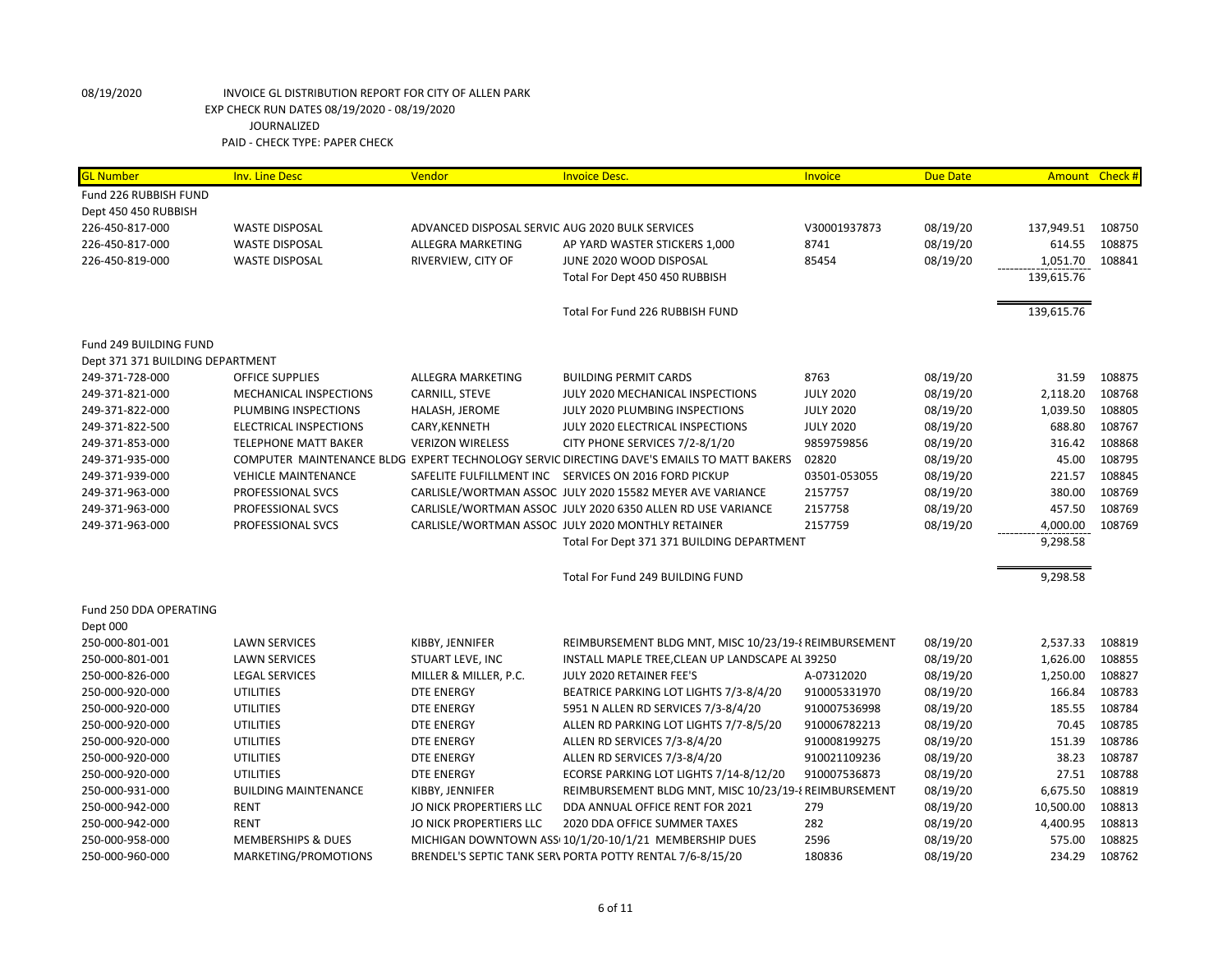| <b>GL Number</b>                 | <b>Inv. Line Desc</b>                            | Vendor                                             | <b>Invoice Desc.</b>                                                                                    | Invoice          | <b>Due Date</b> | Amount                  | Check # |
|----------------------------------|--------------------------------------------------|----------------------------------------------------|---------------------------------------------------------------------------------------------------------|------------------|-----------------|-------------------------|---------|
| 250-000-960-000                  | MARKETING/PROMOTIONS                             | KIBBY, JENNIFER                                    | REIMBURSEMENT BLDG MNT, MISC 10/23/19-8 REIMBURSEMENT                                                   |                  | 08/19/20        | 3,253.17                | 108819  |
| 250-000-962-000                  | <b>MISCELLANEOUS</b>                             | KIBBY, JENNIFER                                    | REIMBURSEMENT BLDG MNT, MISC 10/23/19-8 REIMBURSEMENT                                                   |                  | 08/19/20        | 720.00                  | 108819  |
| 250-000-975-000                  | DESIGN COMMITTEE 6736 ALLEN FKA DESIGNS          |                                                    | FACADE DESIGN ASSISTANCE ALLEN & SOUTHFI 20002                                                          |                  | 06/30/20        | 500.00                  | 108815  |
| 250-000-995-000                  | <b>INTEREST EXPENSE</b>                          |                                                    | KEY GOVERNMENT FINANCE I#2001958093 LIMITED TAX GO BOND DDA INTE 4630014                                |                  | 08/19/20        | 10,501.09               | 108818  |
|                                  |                                                  |                                                    | Total For Dept 000                                                                                      |                  |                 | 43,413.30               |         |
|                                  |                                                  |                                                    | Total For Fund 250 DDA OPERATING                                                                        |                  |                 | 43,413.30               |         |
| Fund 266 DRUG FORFEITURE - STATE |                                                  |                                                    |                                                                                                         |                  |                 |                         |         |
| Dept 000                         |                                                  |                                                    |                                                                                                         |                  |                 |                         |         |
| 266-000-657-000                  | FORFEITED MONIES-STATE&LOCAL TAYLOR, CITY OF     |                                                    | GUN RANGE RENTAL 6/29/20                                                                                | INV0013122       | 06/30/20        | 300.00                  | 108859  |
|                                  |                                                  |                                                    | Total For Dept 000                                                                                      |                  |                 | 300.00                  |         |
|                                  |                                                  |                                                    | Total For Fund 266 DRUG FORFEITURE - STATE                                                              |                  |                 | 300.00                  |         |
| Fund 271 LIBRARY                 |                                                  |                                                    |                                                                                                         |                  |                 |                         |         |
| Dept 000                         |                                                  |                                                    |                                                                                                         |                  |                 |                         |         |
| 271-000-728-000                  | OFFICE SUPPLIES                                  | DEMCO, INC.                                        | LABEL POINT TAPE CASSETTE                                                                               | 6824216          | 08/19/20        | 266.99                  | 108779  |
| 271-000-757-000                  | <b>OPERATING SUPPLIES 4716</b>                   | <b>GREAT LAKES ACE HARDWAR JULY 2020 PURCHASES</b> |                                                                                                         | <b>JULY 2020</b> | 08/19/20        | 30.39                   | 108746  |
| 271-000-757-000                  | <b>OPERATING SUPPLIES</b>                        |                                                    | MOTION PICTURE LICENSING MOTION PICTURE UMBRELLA LISC 10/1-10/1/2 504230054                             |                  | 08/19/20        | 198.91                  | 108829  |
| 271-000-828-000                  | <b>MATERIALS</b>                                 | <b>BAKER &amp; TAYLOR</b>                          | <b>MATERIALS FOR LIBRARY</b>                                                                            | 2035189928       | 06/30/20        | 158.46                  | 108755  |
| 271-000-920-000                  | <b>UTILITIES</b>                                 | <b>ALLEN PARK WATER</b>                            | WATER USAGE LIBRARY 4/1-7/1/20                                                                          | 390-AL081-00     | 06/30/20        | 151.80                  | 108754  |
| 271-000-920-000                  | UTILITIES 8100 ALLEN RD                          | <b>DTE ENERGY</b>                                  | DTE SERVICES 6/12/20-8/12/20                                                                            | 08192020         | 08/19/20        | 1,052.65                | 108789  |
| 271-000-931-000                  | <b>BUILDING MAINTENANCE</b>                      |                                                    | COVERALL NORTH AMERICA COMM CLEANING FOR LIBRARY 8/1-8/31/20                                            | 1340272763       | 08/19/20        | 995.00                  | 108777  |
| 271-000-931-000                  | <b>BUILDING MAINTENANCE</b>                      |                                                    | COVERALL NORTH AMERICA COMM CLEANING LIBRARY 6/1-6/30/20                                                | 1340271389       | 08/19/20        | 835.00                  | 108777  |
| 271-000-931-000                  | <b>BUILDING MAINTENANCE</b>                      | RMG OUTDOOR SERVICES                               | JULY 2020 LAWN SERVICES FOR LIBRARY                                                                     | 40247            | 08/19/20        | 180.00                  | 108842  |
| 271-000-934-000                  | <b>EQUIPMENT MAINTENANCE</b>                     |                                                    | KENCO FIRE EQUIPMENT, INC ANNUAL INSPECTION OF FIRE EXTINGUISHERS I 200710-1                            |                  | 08/19/20        | 50.00                   | 108817  |
|                                  |                                                  |                                                    | Total For Dept 000                                                                                      |                  |                 | 3,919.20                |         |
|                                  |                                                  |                                                    | Total For Fund 271 LIBRARY                                                                              |                  |                 | 3,919.20                |         |
| Fund 401 CAPITAL PROJECT FUND    |                                                  |                                                    |                                                                                                         |                  |                 |                         |         |
| Dept 000                         |                                                  |                                                    |                                                                                                         |                  |                 |                         |         |
| 401-000-985-002                  |                                                  |                                                    | CAPITAL OUTLAY - PUBLIC SAFETY STRYKER SALES CORPORATIO MNT AGREEMENT FOR NEW DEFIBRILLATORS 7 3094703M |                  | 08/19/20        | 12,240.00               | 108854  |
| 401-000-985-003                  |                                                  |                                                    | CAPITAL OUTLAY - PUBLIC WORKS AIS CONSTRUCTION EQUIPMI PURCHASE JOHN DEERE STUMP SHREDDER               | H56752           | 08/19/20        | 17,364.80               | 108751  |
| 401-000-985-003                  | CAPITAL OUTLAY - PUBLIC WORKS SIGNATURE FORD L-M |                                                    | 2019 FORD F150 PICKUP DPS                                                                               | BW662            | 08/19/20        | 35,970.00               | 108851  |
| 401-000-987-300                  | CONST-DPS/WATER                                  |                                                    | G2 CONSULTING GROUP LLC LETTER REPORT ON TEST PIT EVALUATION                                            | 201715           | 08/19/20        | 1,450.00                | 108797  |
| 401-000-987-300                  | CONST-DPS/WATER                                  |                                                    | G2 CONSULTING GROUP LLC SOIL INSPECTION SERVICES FOR DPS                                                | 201675           | 08/19/20        | 8,756.25                | 108797  |
| 401-000-987-300                  | CONST-DPS/WATER                                  | JS VIG CONSTRUCTION CO                             | AP DPS BUILDING PMT #1                                                                                  | 1736-1           | 08/19/20        | 41,336.46               | 108814  |
| 401-000-987-300                  | CONST-DPS/WATER                                  | <b>SIDOCK GROUP INC</b>                            | ARCHITECT FEES FOR NEW DPS FACILITY<br>Total For Dept 000                                               | 319622.B-4       | 08/19/20        | 20,867.68<br>137,985.19 | 108850  |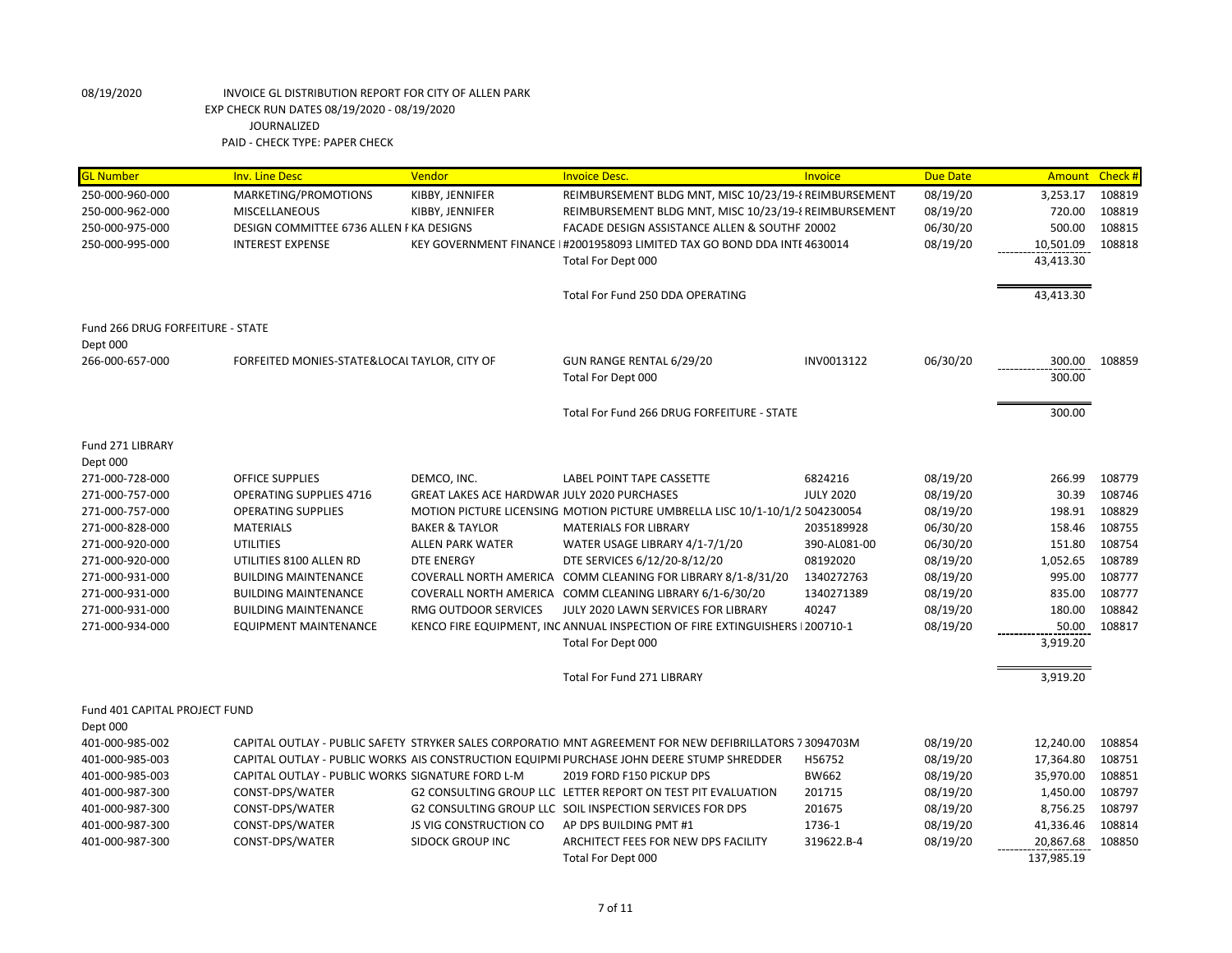| <b>GL Number</b>       | <b>Inv. Line Desc</b>                           | Vendor                                             | <b>Invoice Desc.</b>                                | Invoice          | <b>Due Date</b> | Amount Check # |        |
|------------------------|-------------------------------------------------|----------------------------------------------------|-----------------------------------------------------|------------------|-----------------|----------------|--------|
|                        |                                                 |                                                    | Total For Fund 401 CAPITAL PROJECT FUND             |                  |                 | 137,985.19     |        |
|                        |                                                 |                                                    |                                                     |                  |                 |                |        |
| Fund 592 WATER & SEWER |                                                 |                                                    |                                                     |                  |                 |                |        |
| Dept 600 WATER         |                                                 |                                                    |                                                     |                  |                 |                |        |
| 592-600-748-000        | HYDRANT MAINTENANCE                             | ACME BOLT & NUT CO. INC                            | <b>PARTS</b>                                        | 82029            | 08/19/20        | 178.00         | 108749 |
| 592-600-748-000        | <b>HYDRANT MAINTENANCE</b>                      | CORE & MAIN LP                                     | <b>PARTS</b>                                        | M473288          | 08/19/20        | 280.70         | 108775 |
| 592-600-873-000        | <b>MAIN MAINTENANCE 4726</b>                    | <b>GREAT LAKES ACE HARDWAR JULY 2020 PURCHASES</b> |                                                     | <b>JULY 2020</b> | 08/19/20        | 25.96          | 108746 |
| 592-600-873-000        | CREDIT MINUS RESTOCK FEE 511.3 CORE & MAIN LP   |                                                    | CREDIT FROM INV M336088                             | M673051          | 08/19/20        | (383.49)       | 108775 |
| 592-600-873-000        | <b>MAIN MAINTENANCE</b>                         | CORE & MAIN LP                                     | <b>PARTS</b>                                        | M731186          | 08/19/20        | 2,892.24       | 108775 |
| 592-600-873-000        | <b>MAIN MAINTENANCE</b>                         | JOHN D. OSBORNE TRUCKING DPS SUPPLIES              |                                                     | 093162           | 08/19/20        | 554.38         | 108812 |
| 592-600-873-000        | <b>MAIN MAINTENANCE</b>                         | LOWE'S                                             | JULY 2020 SUPPLY CHARGES                            | <b>JULY 2020</b> | 08/19/20        | 44.66          | 108820 |
| 592-600-873-000        | <b>MAIN MAINTENANCE</b>                         | MICHIGAN BUSINESS & AUCT WATER SAMPLES DPS         |                                                     | 104815           | 08/19/20        | 15.25          | 108839 |
| 592-600-978-004        | <b>CROSS CONNECTION PROGRAM</b>                 | HYDRO DESIGNS, INC.                                | JULY 2020 CROSS CONN INSPECTION SERVICES 0058060-IN |                  | 08/19/20        | 4,934.00       | 108809 |
| 592-600-978-004        | <b>CROSS CONNECTION PROGRAM</b>                 | HYDRO DESIGNS, INC.                                | JULY 2020 CROSS CONN COMMERCIAL INSPECT 0058306-IN  |                  | 08/19/20        | 1,500.00       | 108809 |
|                        |                                                 |                                                    | Total For Dept 600 WATER                            |                  |                 | 10,041.70      |        |
| Dept 601 601 SEWER     |                                                 |                                                    |                                                     |                  |                 |                |        |
| 592-601-745-300        | STORM/CB MAINTENANCE                            | LOWE'S                                             | JULY 2020 SUPPLY CHARGES                            | <b>JULY 2020</b> | 08/19/20        | 75.89          | 108820 |
| 592-601-757-000        | <b>OPERATING SUPPLIES 4689</b>                  | <b>GREAT LAKES ACE HARDWAR JULY 2020 PURCHASES</b> |                                                     | <b>JULY 2020</b> | 08/19/20        | 28.00          | 108746 |
| 592-601-757-000        | <b>OPERATING SUPPLIES</b>                       | <b>SMART BILL</b>                                  | AUG 2020 WATER BILLS & SUPPLIES                     | 44077-S          | 08/19/20        | 1,902.20       | 108852 |
| 592-601-802-100        | <b>BS&amp;A - UTILITY BILLING</b>               | <b>BS&amp;A SOFTWARE</b>                           | YEARLY CONTRACT SUPPORT 8/1/20-8/1/21               | 130058           | 08/19/20        | 5,608.00       | 108764 |
| 592-601-822-000        | <b>COMPUTER SERVICE MAINT</b>                   | CDW GOVERNMENT, LLC                                | <b>COMPUTER PARTS DPS</b>                           | ZPC2859          | 08/19/20        | 966.56         | 108771 |
| 592-601-907-300        | <b>EXCESS FLOW- WAYNE COUNTY</b>                | <b>DUWA</b>                                        | AUG 2020 EXCESS FLOW CREDIT ON ACCT                 | 0000300916       | 08/19/20        | 0.00           | 108793 |
| 592-601-907-300        | <b>EXCESS FLOW- WAYNE COUNTY</b>                | <b>DUWA</b>                                        | JULY 2020 EXCESS FLOW CREDIT ON ACCT                | 0000300903       | 08/19/20        | 0.00           | 108793 |
| 592-601-920-000        | UTILITIES 997 ENTERPRISE                        | <b>DTE ENERGY</b>                                  | DTE SERVICES 6/12/20-8/12/20                        | 08192020         | 08/19/20        | 10,550.13      | 108789 |
| 592-601-921-000        | OFFICE SUPPLIES 4666                            | <b>GREAT LAKES ACE HARDWAR JULY 2020 PURCHASES</b> |                                                     | <b>JULY 2020</b> | 08/19/20        | 29.03          | 108746 |
| 592-601-923-000        | PROFESSIONAL SERVICES                           | PROFESSIONAL SERVICE IND I CONCRETE TESTING DPS    |                                                     | 00716244         | 08/19/20        | 3,343.78       | 108840 |
| 592-601-930-000        | SEWER MAINTENANCE 4683                          | <b>GREAT LAKES ACE HARDWAR JULY 2020 PURCHASES</b> |                                                     | <b>JULY 2020</b> | 08/19/20        | 202.32         | 108746 |
| 592-601-939-100        | <b>VEHICLE MAINTENANCE</b>                      |                                                    | BAKER'S GAS & WELDING SUI JULY 2020 CYLINDER RENTAL | 09231860         | 08/19/20        | 27.57          | 108756 |
| 592-601-939-100        | <b>VEHICLE MAINTENANCE</b>                      | SAFETY-KLEEN                                       | <b>SUPPLIES</b>                                     | 83760499         | 08/19/20        | 69.90          | 108846 |
| 592-601-987-000        | CAPITAL OUTLAY-MISCELLANEOUS BELL EQUIPMENT CO. |                                                    | 2019 FORD E450 TRUCK FOR DPS SEWER CAME 0172655     |                  | 08/19/20        | 48,373.00      | 108757 |
| 592-601-987-000        | CAPITAL OUTLAY-MISCELLANEOUS BELL EQUIPMENT CO. |                                                    | INSTALL ENVIROSIGHT ROVVER SYSTEM CAMEF0172658      |                  | 08/19/20        | 125,210.13     | 108757 |
|                        |                                                 |                                                    |                                                     |                  |                 | 196,386.51     |        |
|                        |                                                 |                                                    | Total For Dept 601 601 SEWER                        |                  |                 |                |        |
| Dept 603 603 BASIN     |                                                 |                                                    |                                                     |                  |                 |                |        |
| 592-603-757-000        | OPERATING SUPPLIES 4680                         | <b>GREAT LAKES ACE HARDWAR JULY 2020 PURCHASES</b> |                                                     | <b>JULY 2020</b> | 08/19/20        | 112.84         | 108746 |
| 592-603-757-000        | <b>OPERATING SUPPLIES</b>                       | D & L GARDEN CENTER, INC. SUPPLIES                 |                                                     | 12804            | 08/19/20        | 139.98         | 108778 |
| 592-603-757-000        | <b>OPERATING SUPPLIES</b>                       | LOWE'S                                             | JULY 2020 SUPPLY CHARGES                            | <b>JULY 2020</b> | 08/19/20        | 339.21         | 108820 |
| 592-603-853-000        | <b>TELEPHONE-TOM MURRAY</b>                     | <b>VERIZON WIRELESS</b>                            | CITY PHONE SERVICES 7/2-8/1/20                      | 9859759856       | 08/19/20        | 492.57         | 108868 |
| 592-603-853-000        | TELEPHONE-BASIN                                 | <b>VERIZON WIRELESS</b>                            | BASIN SERVICES 6/24-7/23/20                         | 9859329758       | 08/19/20        | 50.04          | 108871 |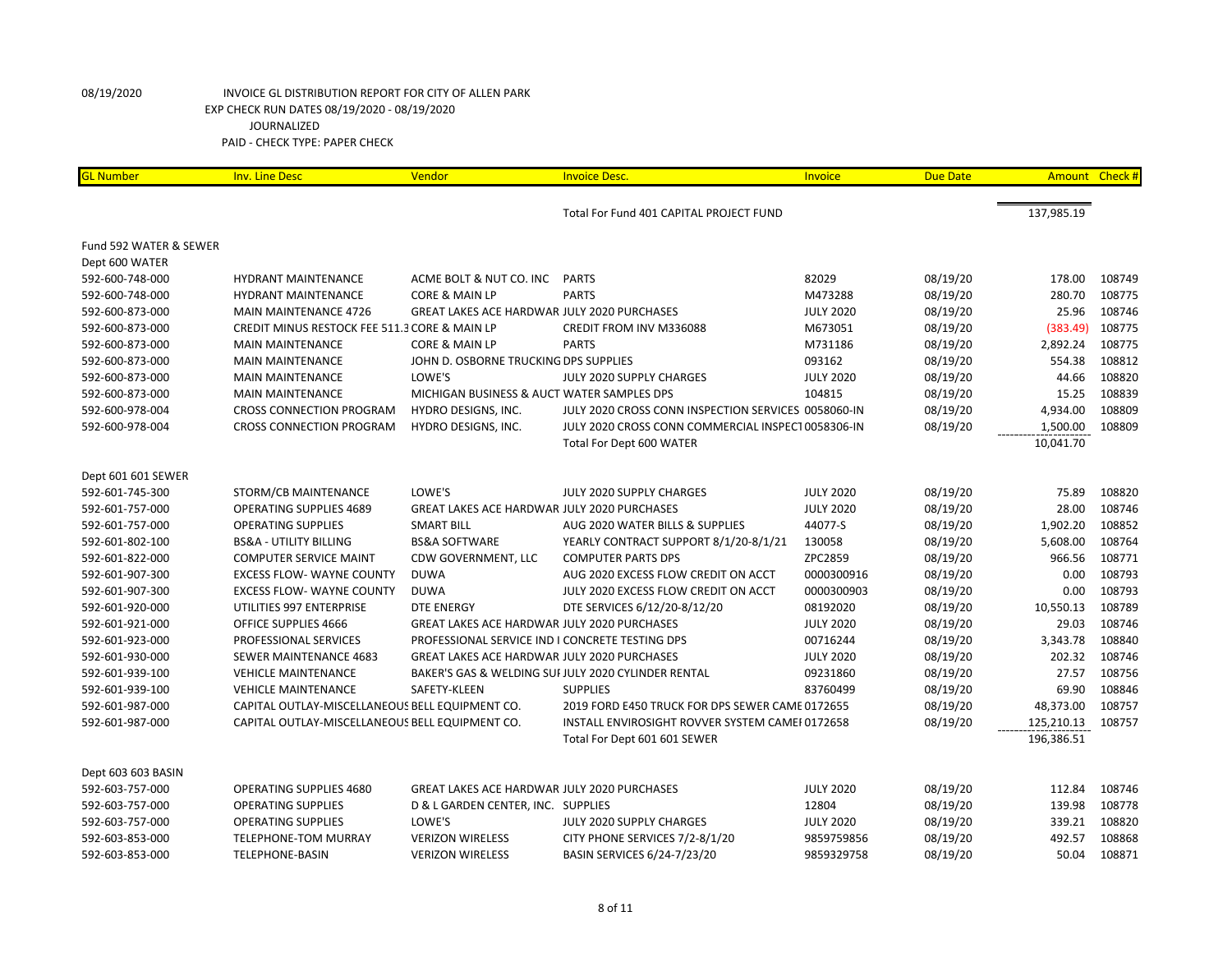| <b>GL Number</b>                    | <b>Inv. Line Desc</b>            | Vendor                                             | <b>Invoice Desc.</b>                                                               | <b>Invoice</b>          | <b>Due Date</b> | Amount Check# |        |
|-------------------------------------|----------------------------------|----------------------------------------------------|------------------------------------------------------------------------------------|-------------------------|-----------------|---------------|--------|
| 592-603-920-000                     | UTILITIES 1840 DIX RD            | <b>DTE ENERGY</b>                                  | DTE SERVICES 6/12/20-8/12/20                                                       | 08192020                | 08/19/20        | 5,490.48      | 108789 |
| 592-603-931-000                     | <b>BUILDING MAINTENANCE 4670</b> | <b>GREAT LAKES ACE HARDWAR JULY 2020 PURCHASES</b> |                                                                                    | <b>JULY 2020</b>        | 08/19/20        | 13.62         | 108746 |
| 592-603-931-000                     | <b>BUILDING MAINTENANCE</b>      | <b>CASEY FENCE COMPANY</b>                         | PERIMETER FENCE REPAIR                                                             | 38376                   | 08/19/20        | 1,200.00      | 108770 |
| 592-603-931-000                     | <b>BUILDING MAINTENANCE</b>      | <b>HADDIX ELECTRIC</b>                             | LABOR & MATERIAL REMOVE AND INSTALL LED 10126                                      |                         | 08/19/20        | 4,925.00      | 108804 |
| 592-603-931-000                     | <b>BUILDING MAINTENANCE</b>      | <b>HADDIX ELECTRIC</b>                             | LABOR & MATERIAL REMOVE EXISTING WALL P 10139                                      |                         | 08/19/20        | 4,975.00      | 108804 |
| 592-603-931-000                     | <b>BUILDING MAINTENANCE</b>      | LOWE'S                                             | JULY 2020 SUPPLY CHARGES                                                           | <b>JULY 2020</b>        | 08/19/20        | 415.82        | 108820 |
| 592-603-934-000                     | <b>EQUIPMENT MAINTENANCE</b>     | CORE & MAIN LP                                     | <b>PARTS</b>                                                                       | M737938                 | 08/19/20        | 1,595.00      | 108775 |
| 592-603-934-000                     | <b>EQUIPMENT MAINTENANCE</b>     | CORE & MAIN LP                                     | <b>PARTS</b>                                                                       | M740702                 | 08/19/20        | 930.50        | 108775 |
| 592-603-939-000                     | <b>VEHICLE MAINTENANCE</b>       | SAFELITE AUTO GLASS                                | SERVICES TO 2017 FORD                                                              | 03501-53728             | 08/19/20        | 267.90        | 108826 |
| 592-603-939-000                     | <b>VEHICLE MAINTENANCE</b>       | <b>VILLAGE FORD</b>                                | <b>PARTS</b>                                                                       | 464335                  | 08/19/20        | 980.68        | 108873 |
| 592-603-939-000                     | <b>VEHICLE MAINTENANCE</b>       | <b>VILLAGE FORD</b>                                | <b>PARTS</b>                                                                       | 466238                  | 08/19/20        | 50.84         | 108873 |
|                                     |                                  |                                                    | Total For Dept 603 603 BASIN                                                       |                         |                 | 21,979.48     |        |
| Dept 604 ADMINISTRATION/DEBT        |                                  |                                                    |                                                                                    |                         |                 |               |        |
| 592-604-722-100                     |                                  |                                                    | RETIREMENT CONTRIBUTION - DB PNC BANK NATIONAL ASSOC- AUG 2020 MONTHLY PENSION PMT | AUG 2020                | 08/19/20        | 14,794.00     | 108838 |
| 592-604-820-000                     | <b>ENGINEERING</b>               | <b>BUCCILLI GROUP, LLC</b>                         | INSPECTION SERVICES DPS 7/27-7/31/20                                               | 4075                    | 08/19/20        | 2,214.00      | 108765 |
| 592-604-820-000                     | <b>ENGINEERING</b>               | <b>BUCCILLI GROUP, LLC</b>                         | INSPECTION SERVICES DPS 8/3-8/7/20                                                 | 4092                    | 08/19/20        | 2,592.00      | 108765 |
| 592-604-987-200                     | <b>CITY GO EXPENSE</b>           | <b>DUWA</b>                                        | SRF BOND PRINCIPAL & INT PMT                                                       | 0000300981              | 08/19/20        | 118,349.13    | 108793 |
| 592-604-987-200                     | <b>CITY GO EXPENSE</b>           | <b>US BANK</b>                                     | 2002 GO BOND INTEREST PMT                                                          | 1640363                 | 08/19/20        | 5,931.25      | 108867 |
| 592-604-987-500                     | DISTRICT ONE SEWER PROJECT       |                                                    | THE BANK OF NEW YORK MEI 5247-01 TUNNEL PROJECT 0062--MFA                          | 08102020                | 08/19/20        | 100,198.51    | 108860 |
|                                     |                                  |                                                    | Total For Dept 604 ADMINISTRATION/DEBT                                             |                         |                 | 244,078.89    |        |
|                                     |                                  |                                                    | Total For Fund 592 WATER & SEWER                                                   |                         |                 | 472,486.58    |        |
|                                     |                                  |                                                    |                                                                                    |                         |                 |               |        |
| Fund 701 TRUST AND AGENCY           |                                  |                                                    |                                                                                    |                         |                 |               |        |
| Dept 000                            |                                  |                                                    |                                                                                    |                         |                 |               |        |
| 701-000-241-000                     | HISTORICAL MUSEUM ESCROW         | ALLEN PARK WATER                                   | WATER USAGE 4/1-7/1/20 HISTORICAL                                                  | 340-EN155-04            | 06/30/20        | 59.25         | 108754 |
| 701-000-246-500                     | <b>ENGINEERING ESCROW</b>        | <b>BUCCILLI GROUP, LLC</b>                         | ENG INSPECTIONS 8/3-8/7/20                                                         | 4093                    | 08/19/20        | 1,080.00      | 108765 |
| 701-000-246-500                     | <b>ENGINEERING ESCROW</b>        | <b>BUCCILLI GROUP, LLC</b>                         | ENG INSPECTIONS 8/10-8/14/20                                                       | 4103                    | 08/19/20        | 1,080.00      | 108765 |
| 701-000-249-000                     | <b>FLOWER BED ESCROW</b>         |                                                    | AMERICAN SPEEDY PRINTING FLOWERBED SIGNS FOR ADOPT A BED FLOWER 58223              |                         | 08/19/20        | 130.00        | 108753 |
|                                     |                                  |                                                    | Total For Dept 000                                                                 |                         |                 | 2,349.25      |        |
|                                     |                                  |                                                    | Total For Fund 701 TRUST AND AGENCY                                                |                         |                 | 2,349.25      |        |
| Fund 703 SCHOOL AND COUNTY TAX FUND |                                  |                                                    |                                                                                    |                         |                 |               |        |
| Dept 000                            |                                  |                                                    |                                                                                    |                         |                 |               |        |
| 703-000-225-009                     | DUE TO SCHOOLS                   |                                                    | ALLEN PARK PUBLIC SCHOOLS TAX DISTRIBUTION THRU 8/15/20                            | <b>TAX THRU 8/15/20</b> | 08/19/20        | 4,365,759.46  | 1795   |
| 703-000-225-009                     | DUE TO SCHOOLS OPERATING         |                                                    | MELVINDALE NAP PUBLIC SCI TAX DISTRIBUTION THRU 8/15/20                            | <b>TAX THRU 8/15/20</b> | 08/19/20        | 1,689,849.35  | 1796   |
| 703-000-225-009                     | DUE TO SCHOOLS OPERATING         |                                                    | SOUTHGATE COMMUNITY SC TAX DISTRIBUTION THRU 8/15/20                               | <b>TAX THRU 8/15/20</b> | 08/19/20        | 215,886.30    | 1819   |
| 703-000-236-000                     | DUE TO WAYNE CO.- RESA/ISD       |                                                    | WAYNE COUNTY TREASURER TAX DISTRIBUTION THRU 8/15/20                               | <b>TAX THRU 8/15/20</b> | 08/19/20        | 2,848,984.13  | 1820   |
| 703-000-240-000                     | DUE TO WAYNE CO. - S.E.T.        |                                                    | WAYNE COUNTY TREASURER TAX DISTRIBUTION THRU 8/15/20                               | <b>TAX THRU 8/15/20</b> | 08/19/20        | 3,084,921.88  | 1820   |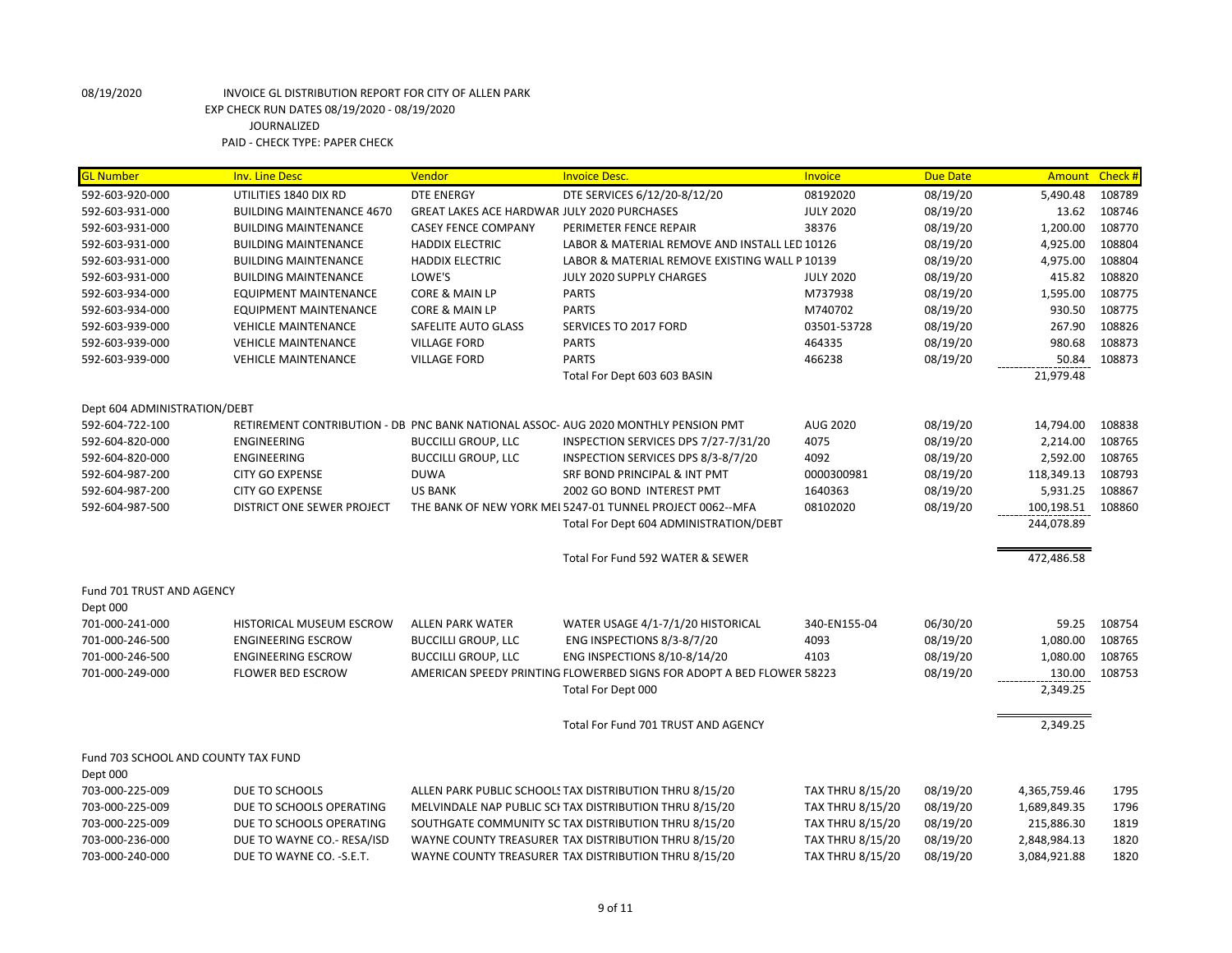| <b>GL Number</b> | <b>Inv. Line Desc</b>      | Vendor                    | <b>Invoice Desc.</b>                                             | Invoice                 | <b>Due Date</b> | Amount Check # |      |
|------------------|----------------------------|---------------------------|------------------------------------------------------------------|-------------------------|-----------------|----------------|------|
| 703-000-241-000  | DUE TO WAYNE CO.-OPERATING |                           | WAYNE COUNTY TREASURER TAX DISTRIBUTION THRU 8/15/20             | <b>TAX THRU 8/15/20</b> | 08/19/20        | 2,944,986.81   | 1820 |
| 703-000-275-000  | <b>REFUNDABLE TAXES</b>    | <b>CORELOGIC</b>          | 2020 Sum Tax Refund 30 009 02 0188 000                           | 30009020188000          | 08/19/20        | 561.46         | 1797 |
| 703-000-275-000  | <b>REFUNDABLE TAXES</b>    | <b>CORELOGIC</b>          | 2020 Sum Tax Refund 30 010 01 0396 000                           | 30010010396000          | 08/19/20        | 1,710.42       | 1798 |
| 703-000-275-000  | REFUNDABLE TAXES           | CORELOGIC                 | 2020 Sum Tax Refund 30 014 01 0308 000                           | 30014010308000          | 08/19/20        | 2,899.21       | 1799 |
| 703-000-275-000  | <b>REFUNDABLE TAXES</b>    | <b>CORELOGIC</b>          | 2020 Sum Tax Refund 30 014 01 0354 000                           | 30014010354             | 08/19/20        | 988.15         | 1800 |
| 703-000-275-000  | <b>REFUNDABLE TAXES</b>    | <b>CORELOGIC</b>          | 2020 Sum Tax Refund 30 015 01 0129 000                           | 30015010129000          | 08/19/20        | 2,253.00       | 1801 |
| 703-000-275-000  | <b>REFUNDABLE TAXES</b>    | <b>CORELOGIC</b>          | 2020 Sum Tax Refund 30 015 05 0039 000                           | 30015050039000          | 08/19/20        | 774.86         | 1802 |
| 703-000-275-000  | <b>REFUNDABLE TAXES</b>    |                           | TRUSTEE OF DAVID AND EDN. 2020 Sum Tax Refund 30 016 03 0014 000 | 30016030014000          | 08/19/20        | 3,609.49       | 1803 |
| 703-000-275-000  | REFUNDABLE TAXES           |                           | TRUSTEE OF DAVID AND EDN. 2020 Sum Tax Refund 30 016 03 0016 301 | 30016030016301          | 08/19/20        | 132.90         | 1804 |
| 703-000-275-000  | REFUNDABLE TAXES           | <b>VONLINSOWE, AUSTIN</b> | 2020 Sum Tax Refund 30 017 01 0528 000                           | 30017010528000          | 08/19/20        | 3,199.83       | 1805 |
| 703-000-275-000  | <b>REFUNDABLE TAXES</b>    | <b>CORELOGIC</b>          | 2020 Sum Tax Refund 30 018 01 0824 000                           | 30018010824000          | 08/19/20        | 2,235.92       | 1806 |
| 703-000-275-000  | <b>REFUNDABLE TAXES</b>    | <b>CORELOGIC</b>          | 2020 Sum Tax Refund 30 023 03 0292 000                           | 30023030292000          | 08/19/20        | 1,980.06       | 1807 |
| 703-000-275-000  | REFUNDABLE TAXES           | CORELOGIC                 | 2020 Sum Tax Refund 30 023 03 0367 002                           | 30023030367002          | 08/19/20        | 2,065.50       | 1808 |
| 703-000-275-000  | <b>REFUNDABLE TAXES</b>    | <b>CORELOGIC</b>          | 2020 Sum Tax Refund 30 026 01 0110 000                           | 30026010110000          | 08/19/20        | 1,839.57       | 1809 |
| 703-000-275-000  | REFUNDABLE TAXES           | CORELOGIC                 | 2020 Sum Tax Refund 30 026 02 0544 000                           | 30026020544000          | 08/19/20        | 2,167.79       | 1810 |
| 703-000-275-000  | <b>REFUNDABLE TAXES</b>    | <b>CORELOGIC</b>          | 2020 Sum Tax Refund 30 028 07 0004 002                           | 30028070004002          | 08/19/20        | 2,829.42       | 1811 |
| 703-000-275-000  | <b>REFUNDABLE TAXES</b>    | LERETA, LLC               | 2020 Sum Tax Refund 30 012 03 0048 000                           | 30012030048000          | 08/19/20        | 3,098.08       | 1812 |
| 703-000-275-000  | <b>REFUNDABLE TAXES</b>    | LERETA, LLC               | 2020 Sum Tax Refund 30 012 04 0290 000                           | 30012040290000          | 08/19/20        | 2,781.08       | 1813 |
| 703-000-275-000  | <b>REFUNDABLE TAXES</b>    | LERETA                    | 2020 Sum Tax Refund 30 013 04 0177 002                           | 30013040177002          | 08/19/20        | 1,778.90       | 1814 |
| 703-000-275-000  | REFUNDABLE TAXES           | ORTIZ, BREEANE            | 2020 Sum Tax Refund 30 014 03 0323 000                           | 30014030323000          | 08/19/20        | 44.66          | 1815 |
| 703-000-275-000  | <b>REFUNDABLE TAXES</b>    | SMITH, DANIEL-SHANNON     | 2020 Sum Tax Refund 30 019 03 0046 002                           | 30019030046002          | 08/19/20        | 463.90         | 1816 |
| 703-000-275-000  | REFUNDABLE TAXES           |                           | HOPSON, ANDREW & JODY Y 2020 Sum Tax Refund 30 024 02 0215 002   | 30024020215002          | 08/19/20        | 722.27         | 1817 |
| 703-000-275-000  | <b>REFUNDABLE TAXES</b>    | FLACK, ZACHARY            | 2020 Sum Tax Refund 30 026 02 0466 000                           | 30026020466000          | 08/19/20        | 837.61         | 1818 |
|                  |                            |                           | Total For Dept 000                                               |                         |                 | 15,189,362.01  |      |
|                  |                            |                           | Total For Fund 703 SCHOOL AND COUNTY TAX FUND                    |                         |                 | 15,189,362.01  |      |
|                  |                            | Fund Totals:              |                                                                  |                         |                 |                |      |
|                  |                            |                           | Fund 101 GENERAL FUND                                            |                         |                 | 494,066.49     |      |
|                  |                            |                           | <b>Fund 202 MAJOR STREET FUND</b>                                |                         |                 | 126,008.60     |      |
|                  |                            |                           | Fund 203 LOCAL STREET FUND                                       |                         |                 | 64,898.94      |      |
|                  |                            |                           | Fund 226 RUBBISH FUND                                            |                         |                 | 139,615.76     |      |
|                  |                            |                           | Fund 249 BUILDING FUND                                           |                         |                 | 9,298.58       |      |
|                  |                            |                           | Fund 250 DDA OPERATING                                           |                         |                 | 43,413.30      |      |
|                  |                            |                           | Fund 266 DRUG FORFEITURE - STATE                                 |                         |                 | 300.00         |      |
|                  |                            |                           | Fund 271 LIBRARY                                                 |                         |                 | 3,919.20       |      |
|                  |                            |                           | Fund 401 CAPITAL PROJECT FUND                                    |                         |                 | 137,985.19     |      |
|                  |                            |                           | Fund 592 WATER & SEWER                                           |                         |                 | 472,486.58     |      |
|                  |                            |                           | Fund 701 TRUST AND AGENCY                                        |                         |                 | 2,349.25       |      |
|                  |                            |                           | Fund 703 SCHOOL AND COUNTY TAX FUND                              |                         |                 | 15,189,362.01  |      |
|                  |                            |                           |                                                                  |                         |                 |                |      |